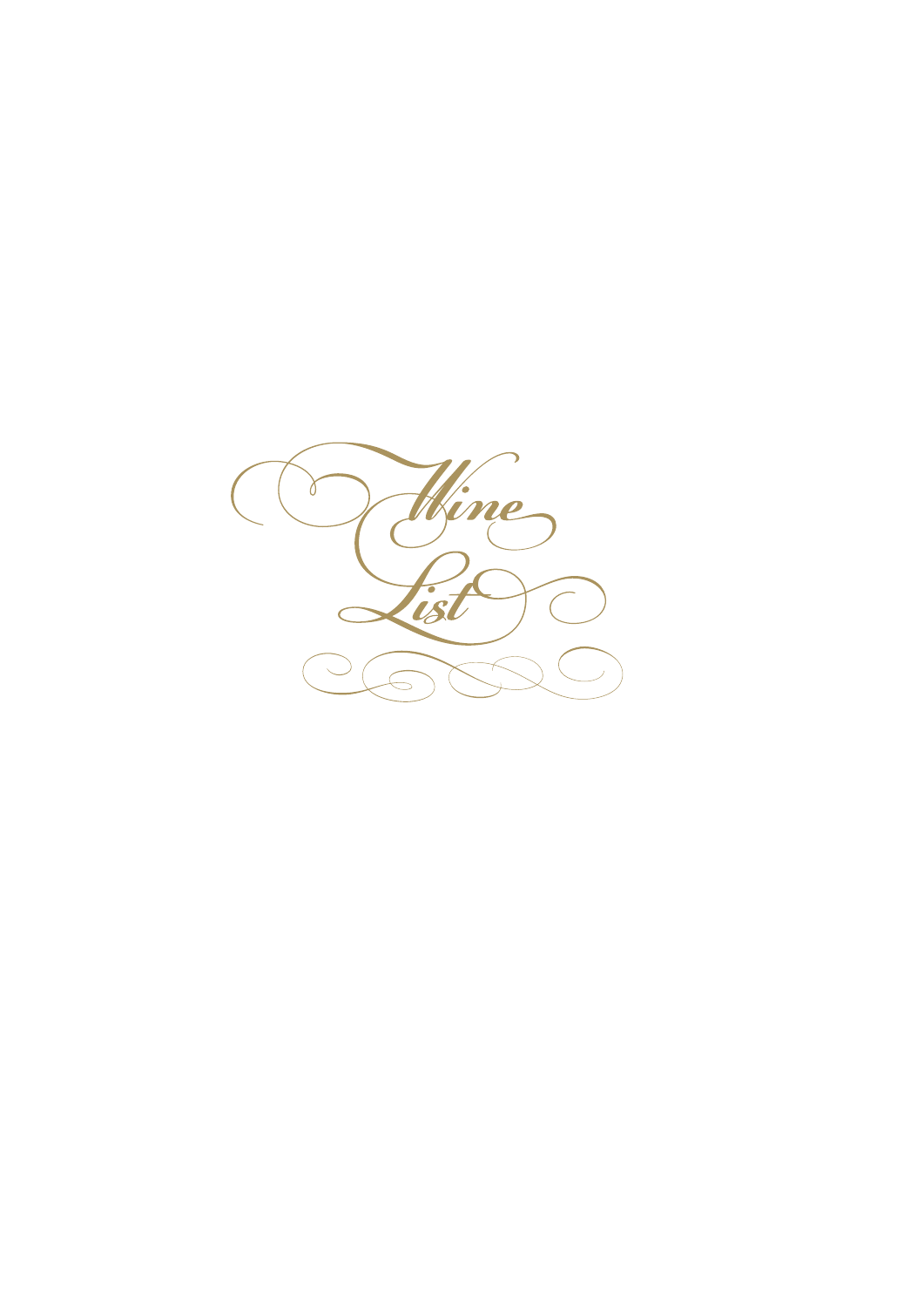

Wine by the Glass Glass by Coravin™ Sommelier's Selection Magnums Sparkling & Champagne White Wine Red Wine Rosé Wine Sweet Wine





Discretionary service charge of 15% will be added to your bill - Prices include 20% VAT  $-$  14 · 06 · 2022 Please ask a member of our team before ordering if you have any allergies or intolerances, wines on this list may contain sulphites, egg or milk products. Wine vintages are subject to change and may differ from those listed, please ask a member of our team for further assistance.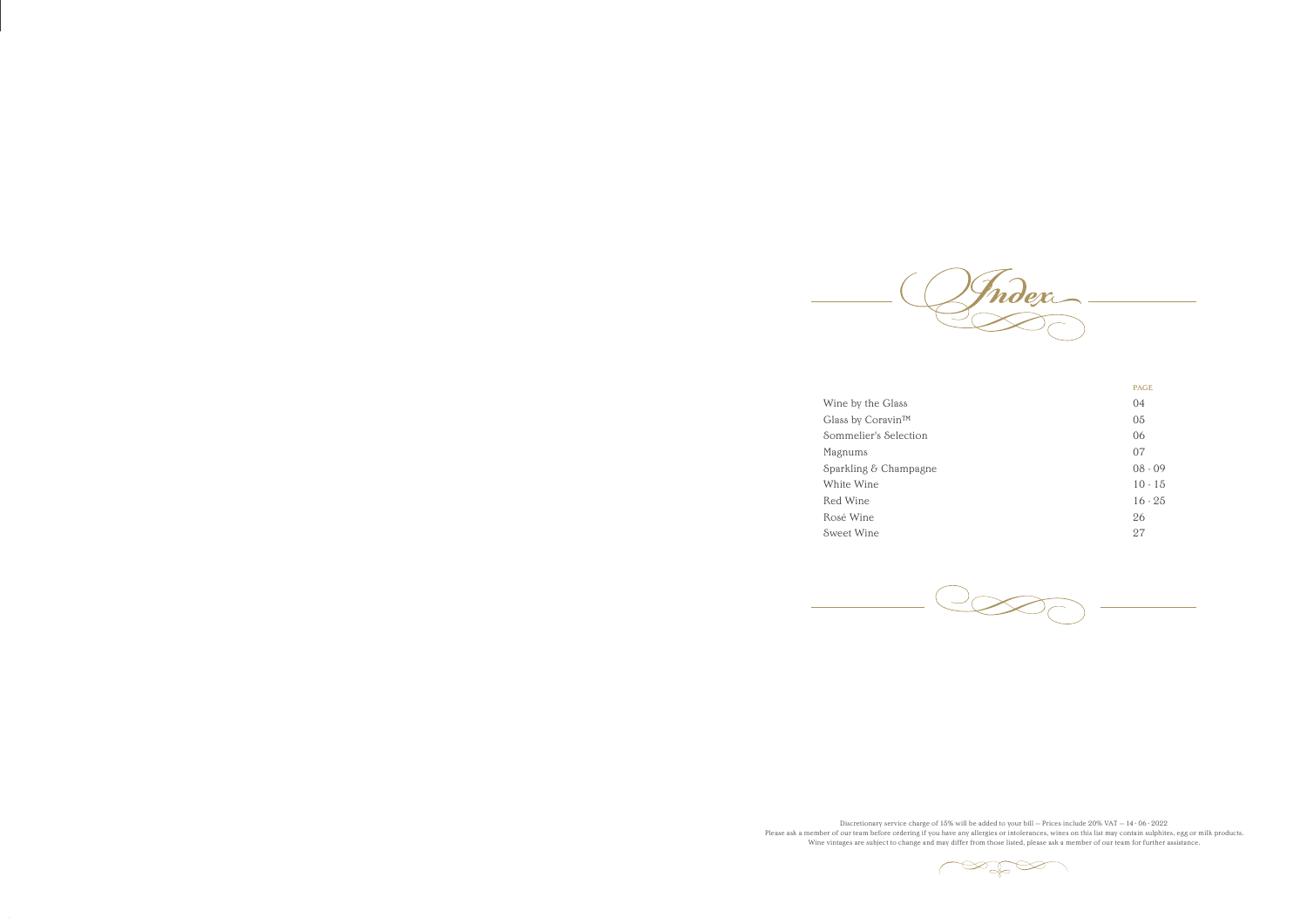WINE BY THE GLASS WINE BY THE GLASS

14 · 06 · 2022 14 · 06 · 2022 14 · 06 · 2022 14 · 06 · 2022 14 · 06 · 2022 14 · 06 · 2022 14 · 06 · 2022 14 · 06 · 2022 14 · 06 · 2022 14 · 06 · 2022 14 · 06 · 2022 14 · 06 · 2022 14 · 06 · 2022 14 · 06 · 2022 14 · 06 · 20

 $\mathbb{Z}$ 

#### GLASS BY CORAVIN™

|      | WHITE WINE                                                                                                                                                                                                                                                                                                                                                                                                                  | 125m1 |
|------|-----------------------------------------------------------------------------------------------------------------------------------------------------------------------------------------------------------------------------------------------------------------------------------------------------------------------------------------------------------------------------------------------------------------------------|-------|
| 2018 | Pahlmeyer Jayson Chardonnay<br>This Chardonnay is grown at the coolest part of the Napa Valley in California.<br>The wine is delicately oaky, vibrant, buttery and complex.                                                                                                                                                                                                                                                 | £33   |
| 2018 | Meursault 1 <sup>er</sup> Cru "Les Santenots", Domaine Jacques Prieur<br>This is very Meursault in character with its ripe orchard fruit, acacia, hazelnut<br>and whiff of brown butter-suffused aromas. Lovely intensity before terminating<br>in a palate coating and exceptionally rich finish.                                                                                                                          | \$50  |
| 2016 | Vin Blanc de Palmer, Château Palmer<br>Château Palmer's white wine is a skilful blend of Muscadelle, Sauvignon Gris<br>and Lauzet. Only produced in limited quantities, it is beautifully balanced with<br>zesty aromas.                                                                                                                                                                                                    | £83   |
|      | <b>RED WINE</b>                                                                                                                                                                                                                                                                                                                                                                                                             |       |
| 2010 | Château Batailley<br>Château Batailley is a well-regarded wine estate in the Pauillac appellation                                                                                                                                                                                                                                                                                                                           | \$47  |
|      | of Bordeaux's northern Médoc region. The estate is one of the oldest in the area<br>and was classified as a fifth growth in the $1855$ classification of Médoc & Graves,<br>the very essence of Paulliac. Its controlled power, dark fruit richness and supreme<br>elegance, combined with a persuasive mixture of intense flavours and freshness<br>is the quintessence of this Batailley.                                 |       |
| 2015 | Amarone della Valpolicella, Riserva Costasera, Masi<br>Amarone is a style of wine that uses dried grapes through the appassimento<br>process to give more richness and flavour. Costasera is the finest terroir<br>in Valpolicella Classico.                                                                                                                                                                                | \$40  |
| 2017 | Alion, Vega Sicilia<br>Tinto Fino aged in new French Barrel made by Vega Sicilia, Ribera del Duero,<br>the most iconic winery in the world.                                                                                                                                                                                                                                                                                 | £46   |
| 2010 | Château Rocheyron                                                                                                                                                                                                                                                                                                                                                                                                           | £65   |
|      | The St. Emilion project of Pingus founder, Peter Sisseck. A luscious medley<br>of black cherry, white pepper and spice. Well packed, with layers of boysenberry,<br>fig pâte de fruit, inlaid with anise and roasted apple notes. Soft and silky tannins.<br>Dense & grippy, showing detail and energy through the lengthy finish.<br>Fine and chiseled, this is a wonderfully refined, elegant translation of the vintage. |       |
|      | ROSÉ WINE                                                                                                                                                                                                                                                                                                                                                                                                                   |       |
| 2020 | Cuvée 281 Château Mutiny                                                                                                                                                                                                                                                                                                                                                                                                    | £35   |
|      | Pale hue with translucent reflections. Strong intensity on the nose with beautiful<br>complexity and an aromatic fineness of white fruit, accentuated by iodine notes<br>and great depth of flavours with a mineral structure.                                                                                                                                                                                              |       |
|      | <b>SWEET WINE</b>                                                                                                                                                                                                                                                                                                                                                                                                           | 100m1 |
| 2017 | Vin de Constance, Klein Constantia<br>Sweet like raisins. This wine was first made in South Africa in the late 1660s<br>and drunk by Napoleon, it has been referenced in works by Austen, Dickens<br>and Baudelaire.                                                                                                                                                                                                        | £35   |
|      |                                                                                                                                                                                                                                                                                                                                                                                                                             |       |

 $\mathscr{D}_{\mathscr{A}}$ 

GLASS BY CORAVIN $^{\rm TM}$ GLASS BY CORAVIN TM

4

5

Fine wines by the glass, poured at peak using the advanced Coravin™ wine preservation system

#### WINE BY THE GLASS

|              | <b>CHAMPAGNE</b>                                     |                 |        |        | 125ml 175ml BOTTLE |
|--------------|------------------------------------------------------|-----------------|--------|--------|--------------------|
| <b>NV</b>    | Delamotte                                            | Brut Réserve    | £18.50 |        | \$109              |
| <b>NV</b>    | Delamotte                                            | Blanc de Blancs | £26    |        | £150               |
| <b>NV</b>    | Delamotte                                            | Brut Rosé       | £28    |        | \$160              |
|              | WHITE WINE                                           |                 |        |        |                    |
| 2021         | Azal - Vinho Verde                                   | Portugal        | \$10   | \$15   | \$60               |
| 2020         | Pinot Grigio - La Tunella                            | Italy           | £13.50 | £20    | £80                |
| 2019         | Quincy - Domaine des Ballandors                      | France          | \$15   | £21    | £85                |
| 2018         | Chardonnay - J Vineyards                             | <b>USA</b>      | \$17   | \$25   | £99                |
| 2020 1ER CRU | Chablis "Vaillons" - Vincent Dampt                   | France          | £19.50 | £28.50 | \$115              |
| 2019         | Riesling "Mandelpfad" - Knipser                      | Germany         | £23    | £34    | £135               |
|              | <b>RED WINE</b>                                      |                 |        |        |                    |
| 2021         | Primitivo Salento - Mocavero                         | Italy           | \$10   | \$15   | \$60               |
| 2019         | Malbec - Bodega Ruca Malen                           | Argentina       | \$15   | £21    | £85                |
| 2017         | Rioja Reserva - Marqués de Murrieta Spain            |                 | \$17   | £25    | £99                |
| 2015         | Chianti Rùfina Riserva - Colognole Italy             |                 | \$19   | \$27   | \$109              |
| 2019         | Beaune "Longbois" - Guy Amiot & Fils France          |                 | £25    | £37    | \$145              |
| 2015         | St-Émilion - C. La Grave Figeac (B) France           |                 | £23    | £34    | £135               |
|              | ROSÉ WINE                                            |                 |        |        |                    |
| 2021         | Rosé Montrose - Domaine Montrose France              |                 | \$12   | £17.50 | £70                |
| 2021         | Pétale de Rose - C. La Tour de l'Évêque France       |                 | \$16   | £23    | £90                |
| 2020         | Rock Angel - Château d'Esclans                       | France          | £25    | £34    | £135               |
|              | <b>SWEET WINE</b>                                    |                 |        |        | 100ml 125ml BOTTLE |
| 2017         | Saint-Albert d'Or                                    | France (500ml)  | \$16   |        | £80                |
| 2013         | Oreg Király Dolo Tokaj - Barta Pince Hungary (500ml) |                 | £24    |        | £119               |
|              | PORT                                                 |                 |        |        |                    |
| <b>NV</b>    | Otima 10 Year Old Tawny - Warre's Portugal (500ml)   |                 | \$17   |        | $$85$              |
| <b>NV</b>    | Tawny 20 Years - Fonseca                             | Portugal        | \$19   |        | £130               |
| 1994         | Warre's                                              | Portugal        | £34    |        | £240               |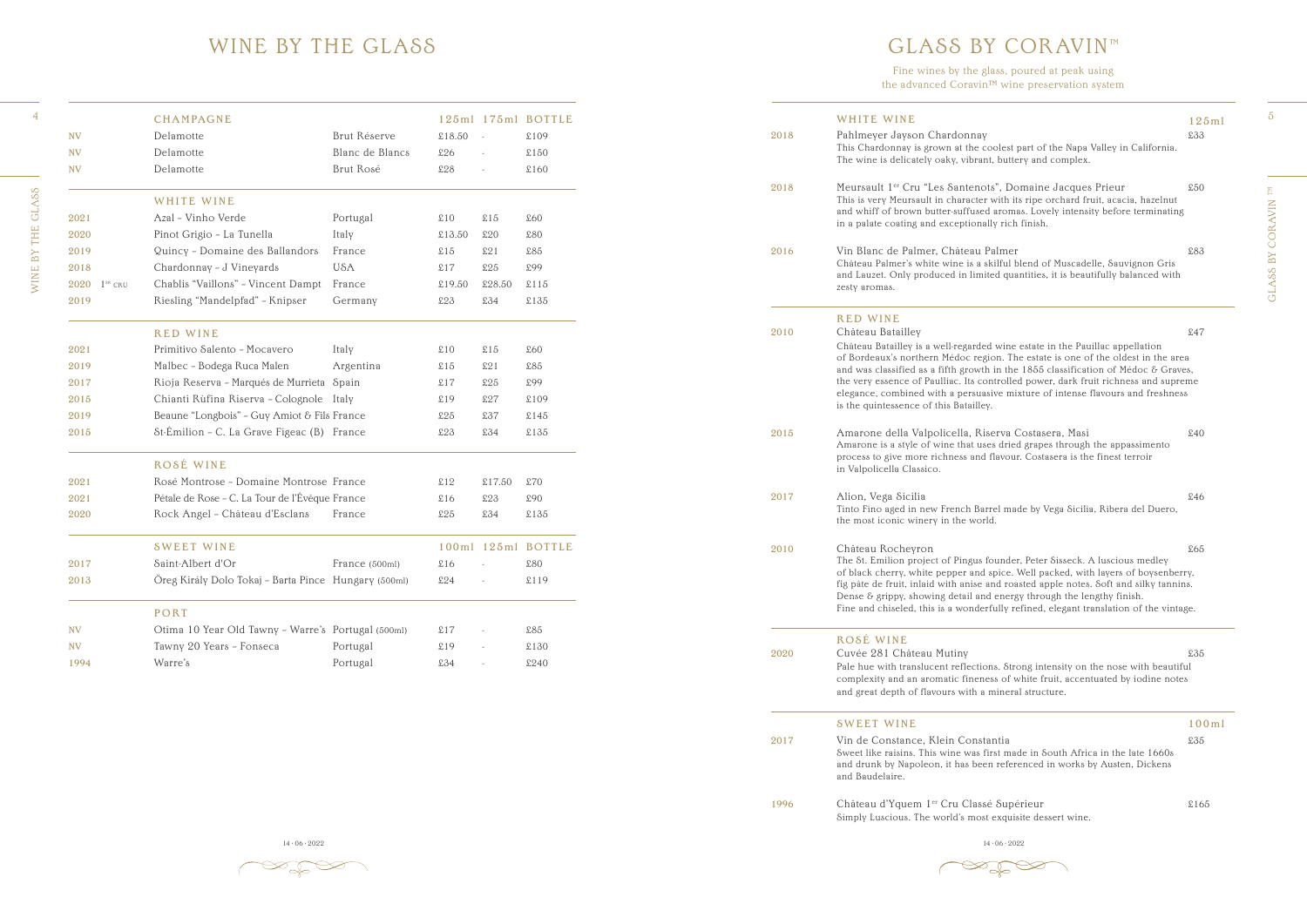MAGNUMS

**MAGNUMS** 

 $\gg \gg \approx$ 

#### SOMMELIER 'S SELECTION

 $6<sup>6</sup>$ **SOMMELIER'S SELECTION** SOMMELIER'S SELECTION

|      | WHITE                                                 |                                          | <b>BOTTLE</b> |
|------|-------------------------------------------------------|------------------------------------------|---------------|
| 2019 | Chardonnay                                            | Bodega Ruca Malen - Argentina            | £75           |
| 2020 | Taboadella "Villae"                                   | Amorim Familia - Portugal                | £79           |
| 2017 | Chardonnay                                            | Ivo Varbanov - Bulgaria                  | £79           |
| 2019 | Albariño                                              | Castro Martin Family Estate - Spain £80  |               |
| 2018 | Furmint "Öreg Király DM"                              | Barta - Hungary                          | £95           |
| 2017 | J'Noon Chardonnay-Sauvignon                           | J.Charles Boisset & Fratelli- India £102 |               |
| 2018 | Verdejo (O)                                           | Ossian Vides y Vinos - Spain             | £109          |
| 2016 | "Capellanía" Reserva                                  | Marqués de Murrieta - Spain              | £120          |
| 2018 | Aligoté, Bouzeron-Burgundy                            | Domaine de Villaine - France             | £139          |
| 2013 | Chardonnay Capensis                                   | Capensis - South Africa                  | £265          |
|      | <b>NATURAL WHITE</b>                                  |                                          |               |
| 2009 | Savennières "Coulée de Serrant" Nicolas Joly - France |                                          | £285          |
|      | <b>RED</b>                                            |                                          |               |
| 2017 | Viña La Ronciere "Licanten"                           | Idahue Estate - Chile                    | £79           |
| 2017 | Tannat "Family Reserve"                               | Pisano - Uruguay                         | £95           |
| 2018 | <b>Estate Red</b>                                     | Klein Constantia - South Africa          | £90           |
| 2017 | Syrah                                                 | Mullineux Signature - S. Africa          | \$110         |
| 2017 | J'Noon Akluj                                          | Charles Boisset & Fratelli- India        | \$115         |
| 2015 | Pinot Noir Kalkmergel                                 | Weingut Knipser - Germany                | \$115         |
| 2019 | Bourgogne Rouge                                       | Domaine des Perdrix - France             | £118          |
| 2015 | Pinot Noir                                            | Weingut A. Kesseler - Germany            | £135          |
| 2014 | Family Reserve                                        | Silver Heights - China                   | £160          |
| 2018 | Pinot Noir "Krafuss"                                  | Alois Lageder - Italy                    | £165          |
| 2015 | Château Musar                                         | Gaston Hochar - Lebanon                  | £175          |
| 2016 | Grand Vin                                             | Château C. Moser XV - China              | £255          |
| 2005 | Château Musar                                         | Gaston Hochar - Lebanon                  | £275          |
| 2016 | Pinot Noir   Spätburgunder                            | Daniel Twardowski - Germany              | £288          |
| 2017 | Emma's Reserve                                        | Silver Heights - China                   | £375          |
|      | <b>NATURAL RED</b>                                    |                                          |               |
| 2015 | Pinot Noir                                            | William Downie - Australia               | £199          |
|      | SAKE                                                  |                                          |               |
|      | IWA 5                                                 | Richard Geoffroy - Japan                 | £300          |

|                   | <b>CHAMPAGNE</b>                                                       |                        | <b>BOTTLE</b> |
|-------------------|------------------------------------------------------------------------|------------------------|---------------|
|                   | WHITE                                                                  |                        | 1500ML        |
| <b>NV</b>         | Brut                                                                   | Delamotte              | £245          |
| <b>NV</b>         | Blanc de Blancs                                                        | Delamotte              | £320          |
| 2014              | Grande Année                                                           | Bollinger              | £785          |
| 1996              | <b>Brut Vintage</b>                                                    | Louis Roederer         | £1,975        |
| 2002              | Carbon for Bugatti<br>Created to celebrate Bugatti's 110th Anniversary | Champagne Carbon EB.01 | £1,295        |
| 2008              | Belle Epoque                                                           | Perrier Jouët          | £1,980        |
| 2005              | <b>Brut</b>                                                            | Dom Pérignon           | £2,090        |
| <b>NV</b>         | Ace of Spades Jeroboam                                                 | Armand de Brignac      | £6,995        |
|                   | <b>WHITE WINE</b>                                                      |                        |               |
|                   | FRANCE-BURGUNDY                                                        |                        |               |
| 2017              | "Les Caillottes"                                                       | Domaine Jean-Max Roger | £239          |
| 2016<br>$1ER$ CRU | Chablis "Vaillons"                                                     | Domaine Jean Dauvissat | £375          |
| 2017<br>$1ER$ CRU | P-Montrachet "Les Garennes" Domaine Vincent Prunier                    |                        | £475          |
|                   | USA-CALIFORNIA                                                         |                        |               |
| 2013              | Chardonnay                                                             | Château Montelena      | £625          |
|                   | <b>RED WINE</b>                                                        |                        |               |
|                   | <b>FRANCE-BORDEAUX</b>                                                 |                        |               |
|                   | HAUT-MÉDOC                                                             |                        |               |
| 2010              |                                                                        | Château Belgrave       | £375          |
| 2011              | Saint Émilion                                                          | Château Rocheyron      | £699          |
| 2008              | 5 ème Cru Classé                                                       | Château Lynch-Bages    | £989          |
| 2005              | Margaux-Pavillon Rouge                                                 | Château Margaux        | £1,999        |
|                   | FRANCE-CHÂTEAUNEUF-DU-PAPE                                             |                        |               |
| 2014              | Châteauneuf-du-Pape                                                    | Tardieu-Laurent        | £385          |
|                   | <b>ITALY</b>                                                           |                        |               |
| 2015              | Le Cupole                                                              | Tenuta di Trinoro      | £330          |
| 2017              | Le Serre Nuove dell'Ornellaia Tenuta dell'Ornellaia                    |                        | £399          |
| 2000              | Barolo Le Vigne                                                        | Luciano Sandrone       | £1,390        |
| 2010              | Sassicaia                                                              | Tenuta San Guido       | £1,950        |
|                   | <b>SPAIN</b>                                                           |                        |               |
| 2016              | Pintia                                                                 | Vega Sicilia           | £456          |
|                   | USA-CALIFORNIA                                                         |                        |               |
| 2013              | Ulysses                                                                | Ulysses Vineyard       | \$1,199       |
| 2006              | The Montelena Estate                                                   | Château Montelena      | £1,325        |
| 2010              | Opus One                                                               | Rothschild & Mondavi   | £2,799        |
|                   | ARGENTINA                                                              |                        |               |
| 2017              | Malbec                                                                 | Bodega Ruca Malen      | £189          |

14 · 06 · 2022 14 · 06 · 2022 14 · 06 · 2022 14 · 06 · 2022 14 · 06 · 2022 14 · 06 · 2022 14 · 06 · 2022 14 · 06 · 2022 14 · 06 · 2022 14 · 06 · 2022 14 · 06 · 2022 14 · 06 · 2022 14 · 06 · 2022 14 · 06 · 2022 14 · 06 · 20

 $\mathbb{Z}^{\infty}$ 

#### MAGNUMS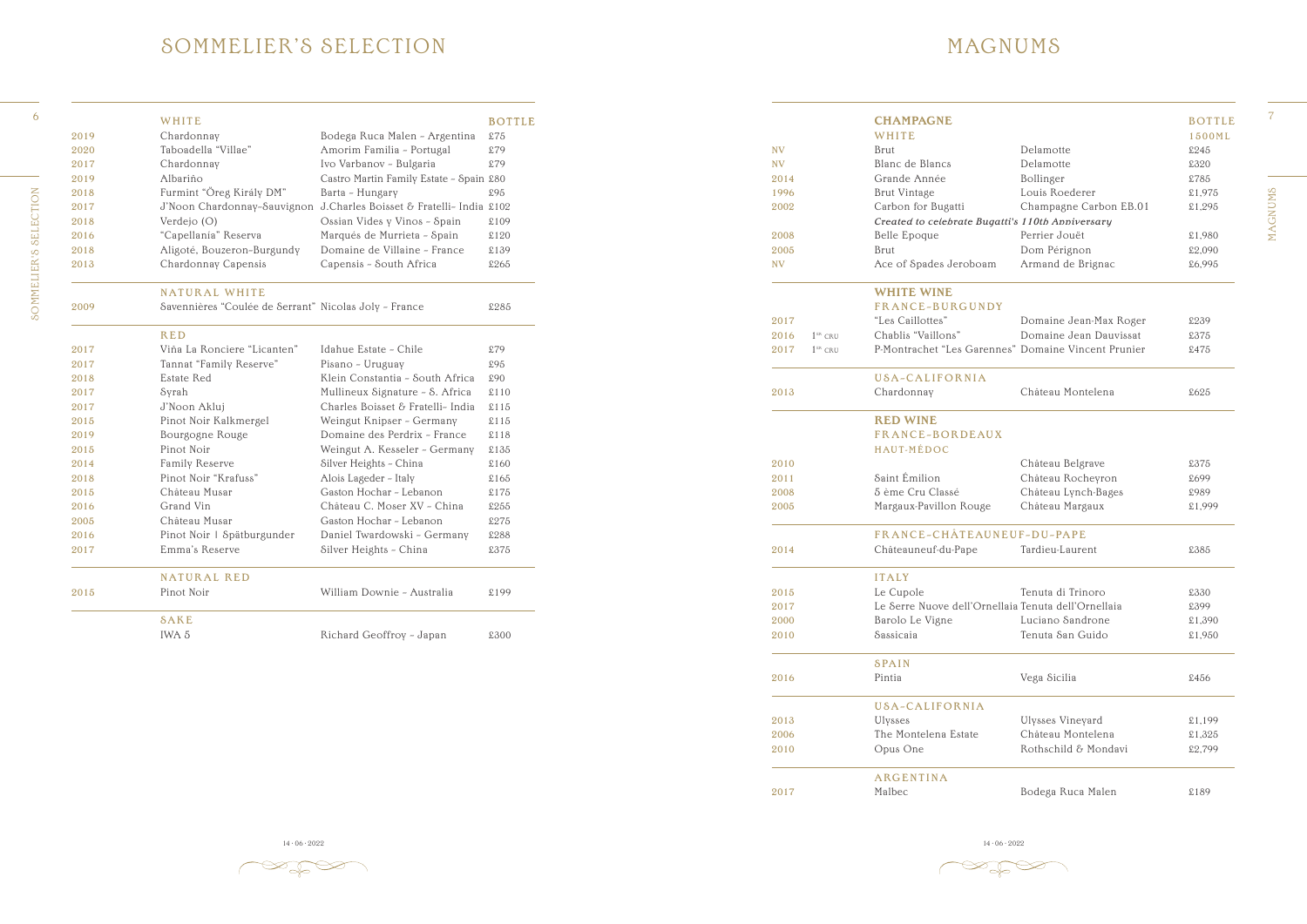CHAMPAGNE CHAMPAGNE



### MPAGNE

|           | <b>VINTAGE CHAMPAGNE</b>     |                    | <b>BOTTLE</b> |
|-----------|------------------------------|--------------------|---------------|
| 2014      | Grande Année                 | Bollinger          | £330          |
| 2013      | Cristal                      | Louis Roederer     | £629          |
| 2002      | Cristal Late Release         | Louis Roederer     | £1,175        |
| 2004      | Louise                       | Pommery            | £535          |
| 2012      | Lot. $1-175$                 | Thiénot x Penfolds | £499          |
| 2013      | Belle Epoque                 | Perrier-Jouët      | £585          |
| 2008      | Belle Epoque                 | Perrier-Jouët      | £698          |
| 2007      | <b>RD</b>                    | Bollinger          | £565          |
| 2002      | "Rare" Brut                  | Piper-Heidsieck    | £790          |
| 2008      | Brut Carbon Orange Edition   | Champagne Carbon   | £599          |
|           | Exclusively for Park Chinois |                    |               |
| 2010      | <b>Brut</b>                  | Dom Pérignon       | £699          |
| 2000      | <b>Brut</b>                  | Dom Pérignon       | £950          |
| 2008      | Lenny Kravitz                | Dom Pérignon       | £1,175        |
| 2003      | David Lynch                  | Dom Pérignon       | £1,290        |
| 2000      |                              | Krug               | £1,395        |
| 2003      | Dom Pérignon P2              | Dom Pérignon       | £1,250        |
| 1989      | Cuvée François Nicolas       | Billecart-Salmon   | £1,750        |
| 1983      |                              | Salon              | £3,990        |
| 1966      |                              | Krug               | £2,890        |
| 1998      | Clos d'Ambonnay              | Krug               | £4,399        |
|           | ROSÉ                         |                    |               |
| NV        |                              | Delamotte          | £160          |
| NV        |                              | Bollinger          | £165          |
| <b>NV</b> |                              | Laurent Perrier    | £199          |
| <b>NV</b> |                              | Veuve Clicquot     | £239          |
| NV        |                              | Eric Rodez         | £235          |
| 2005      |                              | Charles Heidsieck  | £339          |
| 2012      |                              | Pol Roger          | £375          |
| 2012      | Grande Année                 | Bollinger          | £399          |
| <b>NV</b> | Carbon Rosé                  | Champagne Carbon   | £675          |
| 2012      | Belle Epoque                 | Perrier-Jouët      | £785          |
| <b>NV</b> |                              | Krug               | £975          |
| 2008      |                              | Dom Pérignon       | £1,099        |
| 2013      |                              | Cristal            | £1,399        |

14 · 06 · 2022 14 · 06 · 2022 14 · 06 · 2022 14 · 06 · 2022 14 · 06 · 2022 14 · 06 · 2022 14 · 06 · 2022 14 · 06 · 2022 14 · 06 · 2022 14 · 06 · 2022 14 · 06 · 2022 14 · 06 · 2022 14 · 06 · 2022 14 · 06 · 2022 14 · 06 · 20

 $\gg \gg \approx$ 

#### SPARKLING & CHAMPAGNE

| 43<br>٠ |  |
|---------|--|

|                          | ENGLISH SPARKLING                                |                        | <b>BOTTLE</b> |           | <b>VINTAGE CHAMPAGNE</b>     |                    | <b>BOTTLE</b> |
|--------------------------|--------------------------------------------------|------------------------|---------------|-----------|------------------------------|--------------------|---------------|
| 2014                     | Blanc de Blancs                                  | Nyetimber              | \$150         | 2014      | Grande Année                 | Bollinger          | £330          |
|                          |                                                  |                        |               | 2013      | Cristal                      | Louis Roederer     | £629          |
|                          | <b>BRUT</b>                                      |                        |               | 2002      | Cristal Late Release         | Louis Roederer     | £1,175        |
| <b>NV</b>                | Brut Réserve                                     | Delamotte              | £109          | 2004      | Louise                       | Pommery            | £535          |
| <b>NV</b>                | Brut Réserve                                     | Charles Heidsieck      | $$145$        | 2012      | Lot. 1-175                   | Thiénot x Penfolds | £499          |
| <b>NV</b>                | Collection 242                                   | Louis Roederer         | £159          | 2013      | Belle Epoque                 | Perrier-Jouët      | £585          |
| <b>NV</b>                | Special Cuvée                                    | Bollinger              | \$160         | 2008      | Belle Epoque                 | Perrier-Jouët      | £698          |
| <b>NV</b>                | Extra Brut Extra Old                             | Veuve Clicquot         | £270          | 2007      | RD                           | Bollinger          | £565          |
| <b>NV</b>                | Grand Siècle Nº 25                               | Laurent-Perrier        | £555          | 2002      | "Rare" Brut                  | Piper-Heidsieck    | £790          |
| <b>NV</b>                | Grande Cuvée 166ème Éd.                          | Krug                   | £775          | 2008      | Brut Carbon Orange Edition   | Champagne Carbon   | £599          |
| <b>NV</b>                | Ace of Spades                                    | Armand de Brignac      | £999          |           | Exclusively for Park Chinois |                    |               |
| <b>NV</b>                | Ace of Spades Jeroboam                           | Armand de Brignac      | £6,995        | 2010      | Brut                         | Dom Pérignon       | £699          |
|                          |                                                  |                        |               | 2000      | Brut                         | Dom Pérignon       | £950          |
|                          | <b>DEMI SEC</b>                                  |                        |               | 2008      | Lenny Kravitz                | Dom Pérignon       | \$1,175       |
| <b>NV</b>                | Nocturne                                         | Taittinger             | \$140         | 2003      | David Lynch                  | Dom Pérignon       | £1,290        |
|                          |                                                  |                        |               | 2000      |                              | Krug               | £1,395        |
|                          | LUMINOUS EDITION                                 |                        |               | 2003      | Dom Pérignon P2              | Dom Pérignon       | £1,250        |
| 2012                     | Belle Epoque Luminous                            | Perrier-Jouët          | £695          | 1989      | Cuvée François Nicolas       | Billecart-Salmon   | £1,750        |
| 2002                     | Carbon for Bugatti                               | Champagne Carbon EB.01 | £499          | 1983      |                              | Salon              | £3,990        |
|                          | Created to celebrate Bugatti's 110th Anniversary |                        |               | 1966      |                              | Krug               | £2,890        |
|                          |                                                  |                        |               | 1998      | Clos d'Ambonnay              | Krug               | £4,399        |
|                          | <b>BLANC DE BLANCS</b>                           |                        |               |           |                              |                    |               |
| <b>NV</b>                | Blanc de Blancs                                  | Delamotte              | $$150$        |           | ROSÉ                         |                    |               |
| 2013                     | Blanc de Blancs                                  | Deutz                  | £275          | <b>NV</b> |                              | Delamotte          | \$160         |
| 2012                     | Blanc de Blancs                                  | Delamotte              | £299          | <b>NV</b> |                              | Bollinger          | £165          |
| 2007                     | Comtes de Champagne                              | Taittinger             | £599          | <b>NV</b> |                              | Laurent Perrier    | £199          |
| 1999                     | Blanc de Blancs                                  | Delamotte              | £695          | <b>NV</b> |                              | Veuve Clicquot     | £239          |
| 1997                     | Blanc de Blancs                                  | Salon "Le Mesnil"      | £2,195        | <b>NV</b> |                              | Eric Rodez         | £235          |
| 1999                     | Blanc de Blancs                                  | Salon "Le Mesnil"      | £2,400        | 2005      |                              | Charles Heidsieck  | £339          |
| 1996                     | Blanc de Blancs                                  | Salon "Le Mesnil"      | £3,580        | 2012      |                              | Pol Roger          | £375          |
| 1983                     | Blanc de Blancs                                  | Salon                  | £3,990        | 2012      | Grande Année                 | Bollinger          | £399          |
|                          |                                                  |                        |               | <b>NV</b> | Carbon Rosé                  | Champagne Carbon   | £675          |
|                          | <b>BLANC DE NOIRS</b>                            |                        |               | 2012      | <b>Belle Epoque</b>          | Perrier-Jouët      | £785          |
| 2013<br><b>GRAND CRU</b> | "Les Genettes"                                   | Eric Rodez             | $\pounds 405$ | <b>NV</b> |                              | Krug               | £975          |
| 2002<br><b>GRAND CRU</b> | "La Côte Faron"                                  | Jacques Selosse        | £950          | 2008      |                              | Dom Pérignon       | £1,099        |
| 2005                     | Vieilles Vignes Françaises                       | Bollinger              | £1,300        | 2013      |                              | Cristal            | £1,399        |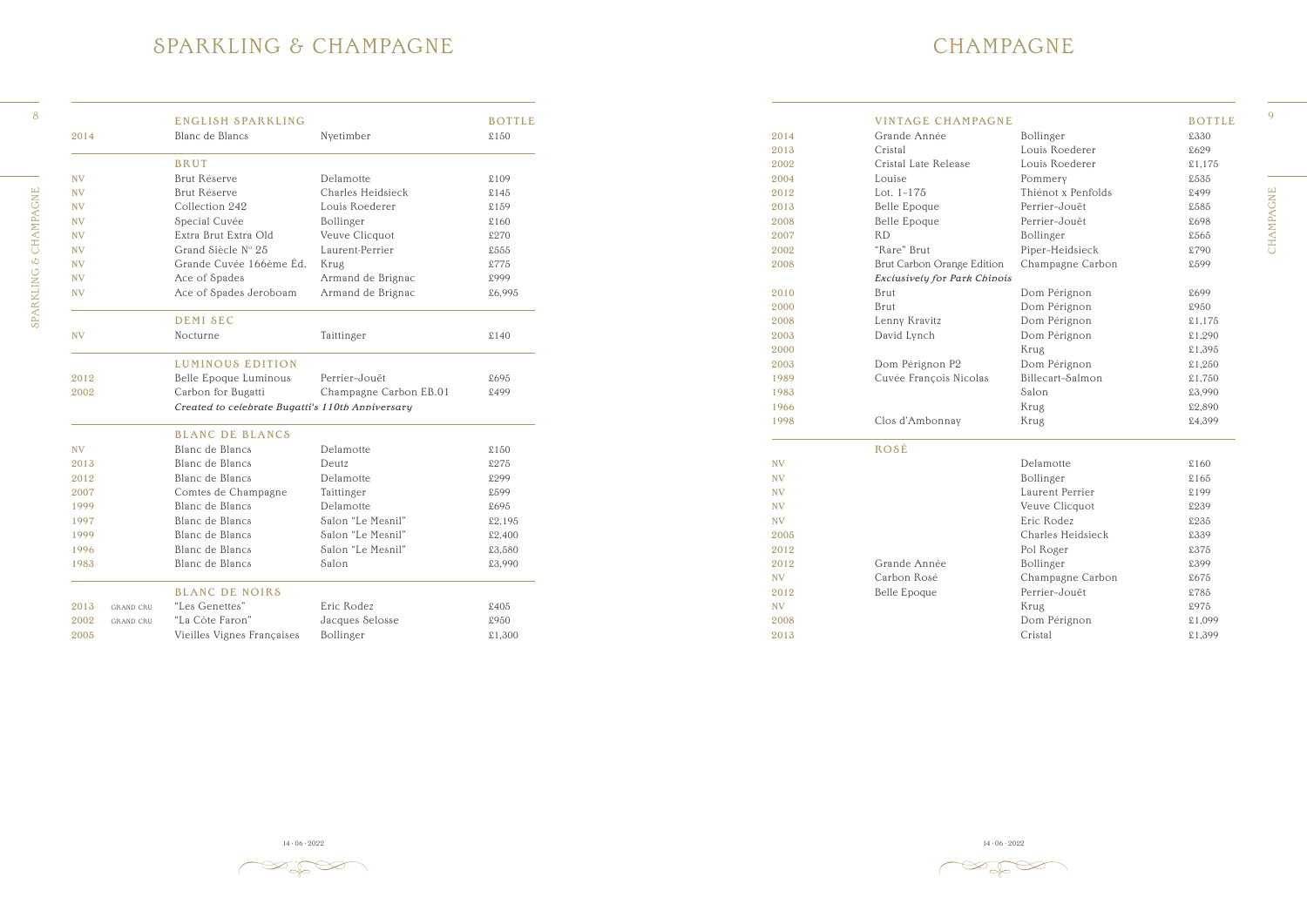#### WHITE BURGUNDY

14 · 06 · 2022 14 · 06 · 2022 14 · 06 · 2022 14 · 06 · 2022 14 · 06 · 2022 14 · 06 · 2022 14 · 06 · 2022 14 · 06 · 2022 14 · 06 · 2022 14 · 06 · 2022 14 · 06 · 2022 14 · 06 · 2022 14 · 06 · 2022 14 · 06 · 2022 14 · 06 · 20

 $\begin{picture}(120,15) \put(0,0){\line(1,0){150}} \put(15,0){\line(1,0){150}} \put(15,0){\line(1,0){150}} \put(15,0){\line(1,0){150}} \put(15,0){\line(1,0){150}} \put(15,0){\line(1,0){150}} \put(15,0){\line(1,0){150}} \put(15,0){\line(1,0){150}} \put(15,0){\line(1,0){150}} \put(15,0){\line(1,0){150}} \put(15,0){\line(1,0){150}}$ 

|      |           | MÂCON-VERGISSON              |                              | <b>BOTTLE</b> |
|------|-----------|------------------------------|------------------------------|---------------|
| 2018 |           | "Sur La Roche"               | Domaine Philippe Charmond    | £88           |
|      |           | MÂCON-VILLAGES               |                              |               |
| 2020 |           |                              | Les Héritiers du Comte Lafon | £99           |
|      |           | POUILLY-FUISSÉ               |                              |               |
| 2019 |           | "Les Perrières" Tête de Cru  | Domaine J.A. Ferret          | £175          |
|      |           | <b>SAINT-AUBIN</b>           |                              |               |
| 2019 | $1ER$ CRU | "Les Charmois"               | Château Philippe Colin       | \$179         |
|      |           | <b>CORTON-CHARLEMAGNE</b>    |                              |               |
| 2017 |           |                              | Remoissenet Père & Fils      | £528          |
| 2010 |           |                              | Domaine Bonneau du Martray   | \$1,175       |
|      |           | BIENVENUES-BÂTARD-MONTRACHET |                              |               |
| 2015 |           |                              | Domaine Paul Pernot          | £770          |
|      |           | BÂTARD-MONTRACHET            |                              |               |
| 2009 |           |                              | Domaine Louis Jadot          | £1,099        |
|      |           | MONTRACHET                   |                              |               |
| 2015 |           |                              | Domaine Marc Colin           | £1,960        |
|      |           | LE MONTRACHET                |                              |               |
| 2015 |           |                              | Remoissenet Père & Fils      | £2,900        |
| 2011 |           |                              | Remoissenet Père & Fils      | \$2,170       |
|      |           | <b>CHEVALIER-MONTRACHET</b>  |                              |               |
| 2010 |           | La Cabotte                   | Domaine Bouchard Père & Fils | £1,195        |
| 2016 |           |                              | Domaine De La Vougeraie      | £1,500        |
| 1999 |           |                              | Domaine Leflaive             | £3,980        |

 $\bigotimes_{i=1}^n\bigotimes_{i=1}^n\bigotimes_{i=1}^n\bigotimes_{i=1}^n\bigotimes_{i=1}^n\bigotimes_{i=1}^n\bigotimes_{i=1}^n\bigotimes_{i=1}^n\bigotimes_{i=1}^n\bigotimes_{i=1}^n\bigotimes_{i=1}^n\bigotimes_{i=1}^n\bigotimes_{i=1}^n\bigotimes_{i=1}^n\bigotimes_{i=1}^n\bigotimes_{i=1}^n\bigotimes_{i=1}^n\bigotimes_{i=1}^n\bigotimes_{i=1}^n\bigotimes_{i=1}^n$ 

#### WHITE BURGUNDY

|      |                          | <b>CHABLIS</b>            |                               | <b>BOTTLE</b> |                               | MÂCON-VERGISSON              |                              | <b>BOTTLE</b> |
|------|--------------------------|---------------------------|-------------------------------|---------------|-------------------------------|------------------------------|------------------------------|---------------|
| 2020 | $1ER$ CRU                | "Vaillons"                | Domaine Vincent Dampt         | \$115         | 2018                          | "Sur La Roche"               | Domaine Philippe Charmond    | £88           |
| 2010 | <b>GRAND CRU</b>         | "Vaudesir"                | Domaine Billaud-Simon         | £310          |                               |                              |                              |               |
| 2009 | $1ER$ CRU                | "Les Lys"                 | Domaine Daniel-Etienne Defaix | £179          |                               | MÂCON-VILLAGES               |                              |               |
| 2014 | $1$ <sup>ER</sup> CRU    | "Montée De Tonnerre"      | Domaine Raveneau              | £1,400        | 2020                          |                              | Les Héritiers du Comte Lafon | £99           |
|      |                          | NUITS-SAINT-GEORGES       |                               |               |                               | POUILLY-FUISSÉ               |                              |               |
| 2018 | $1$ <sup>ER</sup> CRU    | "Clos de la Marechale"    | D. Jacques-Frederic Mugnier   | £355          | 2019                          | "Les Perrières" Tête de Cru  | Domaine J.A. Ferret          | \$175         |
|      |                          | MEURSAULT                 |                               |               |                               | <b>SAINT-AUBIN</b>           |                              |               |
| 2018 |                          | "Saint-Christophe"        | Domaine de Montille           | £249          | $1$ <sup>ER</sup> CRU<br>2019 | "Les Charmois"               | Château Philippe Colin       | £179          |
| 2018 | $1ER$ CRU                | "Santenots"               | Domaine Jacques Prieur        | £299          |                               |                              |                              |               |
| 2015 | $1ER$ CRU                | "Les Genevrieres"         | Domaine Darviot-Perrin        | £445          |                               | <b>CORTON-CHARLEMAGNE</b>    |                              |               |
| 2011 | $1ER$ CRU                | "Clos des Bouchères"      | Domaine Roulot                | £1,890        | 2017                          |                              | Remoissenet Père & Fils      | £528          |
| 2013 |                          |                           | Domaine Coche-Dury            | \$2,150       | 2010                          |                              | Domaine Bonneau du Martray   | £1,175        |
|      |                          | PULIGNY-MONTRACHET        |                               |               |                               | BIENVENUES-BÂTARD-MONTRACHET |                              |               |
| 2018 |                          | "Les Meix"                | Domaine Olivier Leflaive      | £249          | 2015                          |                              | Domaine Paul Pernot          | £770          |
| 2019 | $1ER$ CRU                | "Clos de la Garenne"      | Domaine Joseph Drouhin        | £360          |                               |                              |                              |               |
| 2018 |                          |                           | Domaine Leflaive              | £590          |                               | BÂTARD-MONTRACHET            |                              |               |
| 2010 | $1ER$ CRU                | "Les Combettes"           | Domaine François Carillon     | £635          | 2009                          |                              | Domaine Louis Jadot          | £1,099        |
| 2016 | $1ER$ CRU                | "Les Combettes"           | Domaine Etienne Sauzet        | £775          |                               |                              |                              |               |
| 2013 | $1$ <sup>ER</sup> CRU    | "Les Enseignères"         | Domaine Coche-Dury            | £2,780        |                               | MONTRACHET                   |                              |               |
|      |                          | CHASSAGNE-MONTRACHET      |                               |               | 2015                          |                              | Domaine Marc Colin           | £1,960        |
| 2018 |                          | Blanchots                 | Domaine Olivier Leflaive      | £199          |                               | LE MONTRACHET                |                              |               |
| 2018 | $1$ <sup>ER</sup> CRU    | "La Boudriotte"           | Domaine Jean Noël Gagnard     | £349          | 2015                          |                              | Remoissenet Père & Fils      | £2,900        |
|      |                          | <b>BEAUNE-GRÈVES</b>      |                               |               | 2011                          |                              | Remoissenet Père & Fils      | £2,170        |
|      | $2015$ $1^{ER}$ CRU      | Beaune-Grèves Blanc       | Domaine Jacques Prieur (B)    | £275          |                               | CHEVALIER-MONTRACHET         |                              |               |
|      |                          |                           |                               |               | 2010                          | La Cabotte                   | Domaine Bouchard Père & Fils | \$1,195       |
|      |                          | <b>SAVIGNY-LÉS BEAUNE</b> |                               |               | 2016                          |                              | Domaine De La Vougeraie      | \$1,500       |
| 2016 |                          |                           | Domaine Simon Bize            | £160          | 1999                          |                              | Domaine Leflaive             | £3,980        |
|      |                          | CÔTE CHALONNAISE          |                               |               |                               |                              |                              |               |
| 2018 |                          | Bouzeron                  | Domaine de Villaine           | \$120         |                               |                              |                              |               |
|      |                          | AUXEY-DURESSES            |                               |               |                               |                              |                              |               |
| 2019 |                          |                           | Leflaive & Associes           | £195          |                               |                              |                              |               |
|      |                          | HAUTES-CÔTES DE BEAUNE    |                               |               |                               |                              |                              |               |
| 2019 |                          | Jardin du Calvaire        | Domaine Etienne Sauzet        | \$169         |                               |                              |                              |               |
|      |                          | MERCUREY                  |                               |               |                               |                              |                              |               |
| 2020 |                          | "Clos Rochette" Monopole  | Domaine Faiveley              | £99           |                               |                              |                              |               |
|      |                          | MONTAGNY                  |                               |               |                               |                              |                              |               |
|      | 2018 1 <sup>ER</sup> CRU | Sélection Vieilles Vignes | Domaine Stéphane Aladame      | \$125         |                               |                              |                              |               |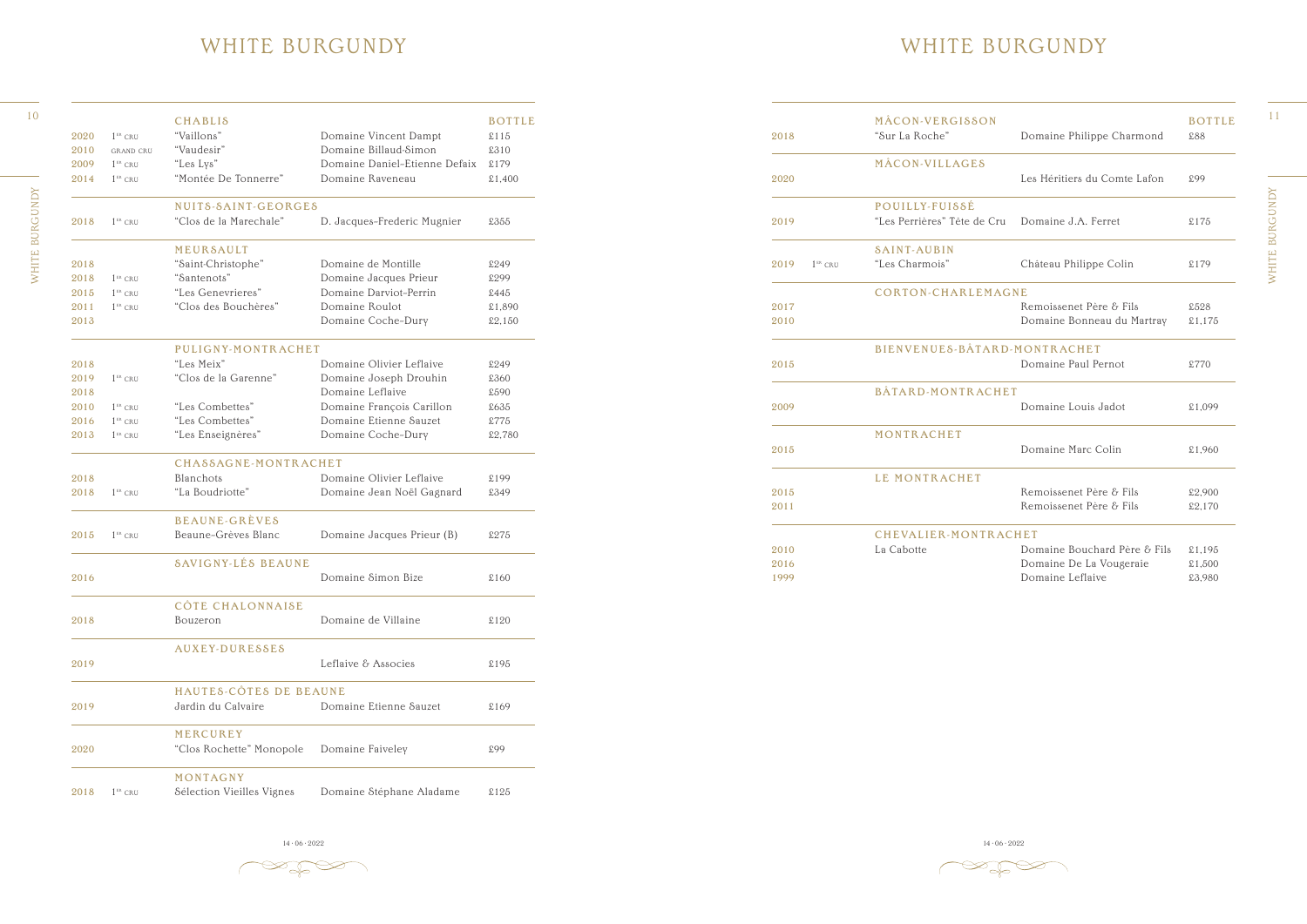ALSACE, GERMANY & AUSTRIA ALSACE, GERMANY & AUSTRIA



### ALSACE, GERMANY & AUSTRIA

|      |                    | <b>ALSACE</b>                                     |                         | <b>BO</b> |
|------|--------------------|---------------------------------------------------|-------------------------|-----------|
|      |                    | ALSACE-RIESLING                                   |                         |           |
| 2019 |                    | "Breitenberg"                                     | Domaine Léon Boesch     | £99       |
| 2017 | <b>GRAND CRU</b>   | "Kitterlé"                                        | Domaines Schlumberger   | \$11      |
| 1996 |                    | "Herrenweg de Turckheim"                          | Domaine Zind-Humbrecht  | £39       |
| 2007 |                    | "Clos Sainte Hune"                                | Domaine Trimbach        | £89       |
|      |                    | <b>ALSACE-PINOT BLANC</b>                         |                         |           |
| 2019 |                    | "La Cabane"                                       | Domaine Léon Boesch     | £85       |
|      |                    | ALSACE-SYLVANER                                   |                         |           |
| 2019 |                    | "Vieilles Vignes"                                 | Domaine Ostertag        | £85       |
|      |                    | ALSACE-GEWÜRZTRAMINER                             |                         |           |
| 2019 |                    | Beblenheim Gewürztraminer Domaine Trapet          |                         | £95       |
|      |                    | <b>FIELD BLEND</b>                                |                         |           |
| 2016 |                    | "Engelgarten"                                     | Domaine Marcel Deiss    | £96       |
|      |                    | <b>GERMANY</b>                                    |                         |           |
|      |                    | MOSEL-RIESLING                                    |                         |           |
| 2016 |                    | Scharzhofberger Spätlese                          | Weingut Egon Müller     | \$63      |
|      |                    | RHEINGAU-RIESLING                                 |                         |           |
| 2015 |                    | "Schlossberg"                                     | Weingut August Kesseler | \$13      |
| 2018 |                    | "Schlossberg"                                     | Weingut Eva Fricke      | £22       |
|      |                    | PFALZ-WEISSER BURGUNDER                           |                         |           |
| 2017 |                    | GROSSES GEWÄCHS "Vom Muschelkalk"                 | Ökonomierat Rebholz     | \$10      |
|      |                    | PFALZ-RIESLING                                    |                         |           |
| 2016 | <b>GROSSES GEW</b> | "Mandelpfad"                                      | Weingut Knipser         | \$13      |
| 2015 |                    | "Gimmeldingen Kapellenberg" Weingut A. Christmann |                         | \$15      |
|      |                    | <b>AUSTRIA</b>                                    |                         |           |
|      |                    | GRÜNER VELTLINER-WACHAU                           |                         |           |
| 2020 | SMARAGD            | "Ried Steinertal"                                 | Weingut FX Pichler      | \$14      |
|      |                    |                                                   |                         |           |

14 · 06 · 2022 14 · 06 · 2022 14 · 06 · 2022 14 · 06 · 2022 14 · 06 · 2022 14 · 06 · 2022 14 · 06 · 2022 14 · 06 · 2022 14 · 06 · 2022 14 · 06 · 2022 14 · 06 · 2022 14 · 06 · 2022 14 · 06 · 2022 14 · 06 · 2022 14 · 06 · 20

 $\mathbb{Z}$ 

|      |                    | <b>ALSACE</b>                                     |                         | <b>BOTTLE</b> |
|------|--------------------|---------------------------------------------------|-------------------------|---------------|
|      |                    | ALSACE-RIESLING                                   |                         |               |
| 2019 |                    | "Breitenberg"                                     | Domaine Léon Boesch     | £99           |
| 2017 | <b>GRAND CRU</b>   | "Kitterlé"                                        | Domaines Schlumberger   | £118          |
| 1996 |                    | "Herrenweg de Turckheim"                          | Domaine Zind-Humbrecht  | £399          |
| 2007 |                    | "Clos Sainte Hune"                                | Domaine Trimbach        | £899          |
|      |                    | <b>ALSACE-PINOT BLANC</b>                         |                         |               |
| 2019 |                    | "La Cabane"                                       | Domaine Léon Boesch     | £85           |
|      |                    | ALSACE-SYLVANER                                   |                         |               |
| 2019 |                    | "Vieilles Vignes"                                 | Domaine Ostertag        | £85           |
|      |                    | ALSACE-GEWÜRZTRAMINER                             |                         |               |
| 2019 |                    | Beblenheim Gewürztraminer Domaine Trapet          |                         | £95           |
|      |                    | <b>FIELD BLEND</b>                                |                         |               |
| 2016 |                    | "Engelgarten"                                     | Domaine Marcel Deiss    | £96           |
|      |                    | <b>GERMANY</b>                                    |                         |               |
|      |                    | MOSEL-RIESLING                                    |                         |               |
| 2016 |                    | Scharzhofberger Spätlese                          | Weingut Egon Müller     | £635          |
|      |                    | RHEINGAU-RIESLING                                 |                         |               |
| 2015 |                    | "Schlossberg"                                     | Weingut August Kesseler | £135          |
| 2018 |                    | "Schlossberg"                                     | Weingut Eva Fricke      | £225          |
|      |                    | PFALZ-WEISSER BURGUNDER                           |                         |               |
| 2017 |                    | GROSSES GEWÄCHS "Vom Muschelkalk"                 | Ökonomierat Rebholz     | £109          |
|      |                    | PFALZ-RIESLING                                    |                         |               |
| 2016 | <b>GROSSES GEW</b> | "Mandelpfad"                                      | Weingut Knipser         | £135          |
| 2015 |                    | "Gimmeldingen Kapellenberg" Weingut A. Christmann |                         | £159          |
|      |                    | <b>AUSTRIA</b>                                    |                         |               |

WHITE RHONE, LOIRE & ATLANTIQUE

| 2018         | MUSCADET SÈVRE-ET-MAINE SUR LIE<br>"L'Inattendu"   | Domaine Jérémie Huchet       | <b>BOTTLE</b><br>£69 |                            | <b>ALSACE</b><br>ALSACE-RIESLING<br>"Breitenberg" | Domaine Léon Boesch     | <b>BOTTLE</b><br>£99 |
|--------------|----------------------------------------------------|------------------------------|----------------------|----------------------------|---------------------------------------------------|-------------------------|----------------------|
|              | <b>POUILLY FUMÉ</b>                                |                              |                      | 2019                       | "Kitterlé"                                        | Domaines Schlumberger   |                      |
|              |                                                    |                              |                      | 2017<br><b>GRAND CRU</b>   |                                                   |                         | \$118                |
| 2020         |                                                    | Langlois-Chateau             | \$85                 | 1996                       | "Herrenweg de Turckheim"                          | Domaine Zind-Humbrecht  | £399                 |
| 2018         | "Baron de L"                                       | Domaine de Ladoucette        | £270                 | 2007                       | "Clos Sainte Hune"                                | Domaine Trimbach        | £899                 |
|              | ANJOU                                              |                              |                      |                            | <b>ALSACE-PINOT BLANC</b>                         |                         |                      |
| 2018         |                                                    | Château de la Roulerie       | £84                  | 2019                       | "La Cabane"                                       | Domaine Léon Boesch     | £85                  |
|              | <b>SANCERRE</b>                                    |                              |                      |                            | ALSACE-SYLVANER                                   |                         |                      |
| 2020         | "Les Caillottes"                                   | Domaine Pascal Jolivet       | £95                  | 2019                       | "Vieilles Vignes"                                 | Domaine Ostertag        | £85                  |
| 2020         | Monts Damnés                                       | Domaine Gérard Boulay        | $\pounds140$         |                            |                                                   |                         |                      |
|              |                                                    |                              |                      |                            | ALSACE-GEWÜRZTRAMINER                             |                         |                      |
| 2019         | <b>VIN DE FRANCE</b><br>Éxilé Blanc                | Lise et Bertrand Jousset (O) | £79                  | 2019                       | Beblenheim Gewürztraminer Domaine Trapet          |                         | £95                  |
|              |                                                    |                              |                      |                            | FIELD BLEND                                       |                         |                      |
|              | QUINCY                                             |                              |                      | 2016                       | "Engelgarten"                                     | Domaine Marcel Deiss    | £96                  |
| 2020         |                                                    | Domaine des Ballandors       | £80                  |                            |                                                   |                         |                      |
|              |                                                    |                              |                      |                            | <b>GERMANY</b>                                    |                         |                      |
|              | <b>BORDEAUX BLANC</b>                              |                              |                      |                            | MOSEL-RIESLING                                    |                         |                      |
| 2016         |                                                    | Château L'Avocat             | $$115$               | 2016                       | Scharzhofberger Spätlese                          | Weingut Egon Müller     | £635                 |
| 2016         | Palmer Blanc                                       | Château Palmer               | £560                 |                            |                                                   |                         |                      |
|              | PESSAC-LÉOGNAN                                     |                              |                      | 2015                       | RHEINGAU-RIESLING<br>"Schlossberg"                | Weingut August Kesseler | \$135                |
| 2012         |                                                    | La Mission de Haut-Brion     | £1,695               | 2018                       | "Schlossberg"                                     | Weingut Eva Fricke      | £225                 |
|              |                                                    |                              |                      |                            |                                                   |                         |                      |
|              | <b>SUD</b>                                         |                              |                      |                            | PFALZ-WEISSER BURGUNDER                           |                         |                      |
|              | CÔTES-DU-RHÔNE                                     |                              |                      | 2017                       | GROSSES GEWÄCHS "Vom Muschelkalk"                 | Ökonomierat Rebholz     | \$109                |
| 2020         | Samorëns Blanc                                     | Ferraton Père & Fils         | \$65                 |                            |                                                   |                         |                      |
|              | <b>NORD</b>                                        |                              |                      | 2016<br><b>GROSSES GEW</b> | PFALZ-RIESLING<br>"Mandelpfad"                    | Weingut Knipser         | £135                 |
| 2019         | Les Contours de Deponcins Domaine François Villard |                              | £90                  | 2015                       | "Gimmeldingen Kapellenberg" Weingut A. Christmann |                         | \$159                |
|              |                                                    |                              |                      |                            |                                                   |                         |                      |
|              | <b>SAINT-JOSEPH</b>                                |                              |                      |                            | <b>AUSTRIA</b>                                    |                         |                      |
| 2019         | Ro-Ree                                             | Domaine Louis Cheze          | $$118$               |                            | GRÜNER VELTLINER-WACHAU                           |                         |                      |
|              |                                                    |                              |                      | 2020<br>SMARAGD            | "Ried Steinertal"                                 | Weingut FX Pichler      | $$140$               |
| 2012         | CONDRIEU<br>"La Doriane"                           |                              | £349                 |                            |                                                   |                         |                      |
|              |                                                    | Domaine Etienne Guigal       |                      |                            |                                                   |                         |                      |
| 2019         |                                                    | Domaine Gangloff             | £299                 |                            |                                                   |                         |                      |
|              | <b>CHÂTEAU GRILLET</b>                             |                              |                      |                            |                                                   |                         |                      |
| 2012         |                                                    | Château Grillet              | £990                 |                            |                                                   |                         |                      |
|              | HERMITAGE                                          |                              |                      |                            |                                                   |                         |                      |
|              |                                                    |                              | £770                 |                            |                                                   |                         |                      |
|              |                                                    |                              |                      |                            |                                                   |                         |                      |
|              | Ermitage de l'Orée                                 | Domaine Michel Chapoutier    |                      |                            |                                                   |                         |                      |
|              | CHÂTEAUNEUF-DU-PAPE                                |                              |                      |                            |                                                   |                         |                      |
| 2005<br>2019 |                                                    | Château La Nerthe (B)        | \$179                |                            |                                                   |                         |                      |

# WHITE RHÔNE, LOIRE & ATLANTIQUE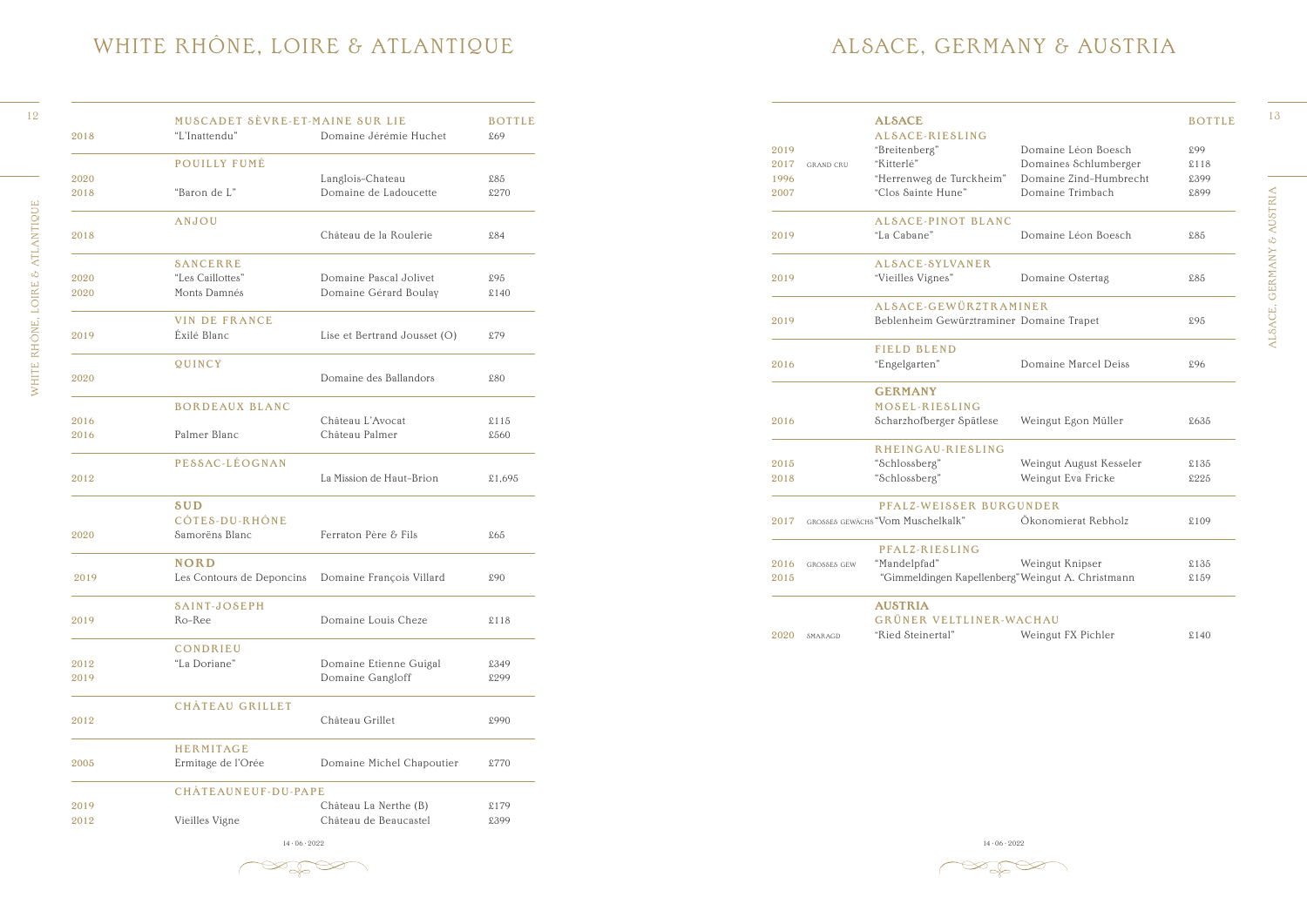AUSTRALIA & NEW ZEALAND AUSTRALIA & NEW ZEALAND



### AUSTRALIA & NEW ZEALAND

|      | <b>ITALY</b>                                                |                                             | <b>BOTTLE</b> |      | <b>SOUTH AUSTRALIA</b>                  |                     | <b>BOTTLE</b> |
|------|-------------------------------------------------------------|---------------------------------------------|---------------|------|-----------------------------------------|---------------------|---------------|
|      | FRIULI                                                      |                                             |               |      | PICADILLY VALLEY                        |                     |               |
| 2020 | Pinot Grigio                                                | La Tunella                                  | \$80          | 2019 | Sauvignon Semillon "Gathering" The Lane |                     | £90           |
| 2020 | Sauvignon Blanc                                             | La Tunella                                  | \$79          | 2018 | Chardonnay Tiers                        | Tapanappa           | \$160         |
|      | <b>VENETO</b>                                               |                                             |               |      | <b>BAROSSA VALLEY</b>                   |                     |               |
| 2019 | Vespaiolo                                                   | Vignaioli Contrà Soarda (O)                 | \$75          | 2012 | Semillon                                | Peter Lehmann       | £90           |
|      | PIEDMONT                                                    |                                             |               |      | <b>VICTORIA</b>                         |                     |               |
| 2020 | "Lugarara" Gavi di Gavi                                     | La Giustiniana                              | £97           |      | <b>BEECHWORTH</b>                       |                     |               |
|      |                                                             |                                             |               | 2011 | Chardonnay                              | Gioconda Estate     | £299          |
|      | PIEDMONT-LANGHE                                             |                                             |               |      |                                         |                     |               |
| 2018 | Piodilei Chardonnay                                         | Pio Cesare                                  | \$140         |      | <b>GEELONG</b>                          |                     |               |
| 2015 | Chardonnay                                                  | Gaja Gaia & Rey                             | £795          | 2020 | Three Oaks Chardonnay                   | By Farr             | £225          |
|      | ALTO-ADIGE                                                  |                                             |               |      | <b>WESTERN AUSTRALIA</b>                |                     |               |
| 2018 | Pinot Bianco                                                | Tenuta J. Hofstätter                        | \$110         |      | <b>MARGARET RIVER</b>                   |                     |               |
| 2018 | Gewurztraminer                                              | Tenuta J. Hofstätter                        | £130          | 2017 | Chardonnay "Wilyabrup Valley" Woodlands |                     | £86           |
|      | UMBRIA                                                      |                                             |               |      | <b>MULTI REGIONAL</b>                   |                     |               |
| 2016 | "Cervaro della Sala"                                        | Castello della Sala, Marchesi Antinori £259 |               | 2016 | Chardonnay Yattarna                     | Penfolds            | £599          |
|      | TUSCANY-BOLGHERI                                            |                                             |               |      | <b>NEW ZEALAND</b>                      |                     |               |
| 2020 | Guado al Tasso Vermentino Marchesi Antinori                 |                                             | £85           |      | <b>HAWKE'S BAY</b>                      |                     |               |
|      |                                                             |                                             |               | 2017 | Chardonnay                              | Elephant Hill       | £90           |
|      | <b>TUSCANY</b>                                              |                                             |               | 2018 | Sauvignon Blanc                         | Elephant Hill       | £88           |
| 2020 | Poggio alle Gazze dell'Ornellaia Marchese Lodovico Antinori |                                             | \$140         |      |                                         |                     |               |
|      |                                                             |                                             |               |      | <b>AUCKLAND</b>                         |                     |               |
|      | <b>SICILY-ETNA</b>                                          |                                             |               | 2020 | Estate Chardonnay                       | Kumeu River         | £95           |
| 2017 | Passobianco                                                 | Tenuta di Passopisciaro                     | £135          |      | MARLBOROUGH                             |                     |               |
|      | <b>CALIFORNIA</b>                                           |                                             |               | 2020 | Riesling                                | Homer               | \$75          |
|      | <b>NORTH COAST</b>                                          |                                             |               | 2021 | Organic Sauvignon Blanc                 | Deep Down           | £80           |
| 2018 | Chardonnay "Jayson"                                         | Pahlmeyer                                   | £174          | 2020 | Sauvignon Blanc                         | <b>Blank Canvas</b> | \$118         |
| 2018 | Chardonnay                                                  | Château Montelena                           | £215          |      |                                         |                     |               |
|      |                                                             |                                             |               |      |                                         |                     |               |

14 · 06 · 2022 14 · 06 · 2022 14 · 06 · 2022 14 · 06 · 2022 14 · 06 · 2022 14 · 06 · 2022 14 · 06 · 2022 14 · 06 · 2022 14 · 06 · 2022 14 · 06 · 2022 14 · 06 · 2022 14 · 06 · 2022 14 · 06 · 2022 14 · 06 · 2022 14 · 06 · 20

'-L

ITALY & CALIFORNIA

#### ITALY & CALIFORNIA

|      | <b>ITALY</b>                                                |                                             | <b>BOTTLE</b> |
|------|-------------------------------------------------------------|---------------------------------------------|---------------|
|      | <b>FRIULI</b>                                               |                                             |               |
| 2020 | Pinot Grigio                                                | La Tunella                                  | \$80          |
| 2020 | Sauvignon Blanc                                             | La Tunella                                  | £79           |
|      | <b>VENETO</b>                                               |                                             |               |
| 2019 | Vespaiolo                                                   | Vignaioli Contrà Soarda (O)                 | £75           |
|      | <b>PIEDMONT</b>                                             |                                             |               |
| 2020 | "Lugarara" Gavi di Gavi                                     | La Giustiniana                              | £97           |
|      | PIEDMONT-LANGHE                                             |                                             |               |
| 2018 | Piodilei Chardonnay                                         | Pio Cesare                                  | \$140         |
| 2015 | Chardonnay                                                  | Gaja Gaia & Rey                             | £795          |
|      | ALTO-ADIGE                                                  |                                             |               |
| 2018 | Pinot Bianco                                                | Tenuta J. Hofstätter                        | \$110         |
| 2018 | Gewurztraminer                                              | Tenuta J. Hofstätter                        | \$130         |
|      | UMBRIA                                                      |                                             |               |
| 2016 | "Cervaro della Sala"                                        | Castello della Sala, Marchesi Antinori £259 |               |
|      | <b>TUSCANY-BOLGHERI</b>                                     |                                             |               |
| 2020 | Guado al Tasso Vermentino                                   | Marchesi Antinori                           | \$85          |
|      | <b>TUSCANY</b>                                              |                                             |               |
| 2020 | Poggio alle Gazze dell'Ornellaia Marchese Lodovico Antinori |                                             | \$140         |
|      | <b>SICILY-ETNA</b>                                          |                                             |               |
| 2017 | Passobianco                                                 | Tenuta di Passopisciaro                     | £135          |
|      | <b>CALIFORNIA</b>                                           |                                             |               |
|      | <b>NORTH COAST</b>                                          |                                             |               |
| 2018 | Chardonnay "Jayson"                                         | Pahlmeyer                                   | £174          |
| 2018 | Chardonnay                                                  | Château Montelena                           | £215          |
|      | PASO ROBLES                                                 |                                             |               |
| 2017 | Roussanne "Rustler"                                         | Kinero                                      | £199          |
|      | <b>SONOMA COAST</b>                                         |                                             |               |
| 2013 | Chardonnay, UV-SL                                           | Aubert                                      | £925          |
|      | <b>RUSSIAN RIVER VALLEY</b>                                 |                                             |               |
| 2013 | Sauvignon Blanc Blank Stare Orin Swift                      |                                             | \$121         |
|      | <b>SANTA MARIA</b>                                          |                                             |               |
| 2018 | "Hildegard"                                                 | Au Bon Climat                               | £145          |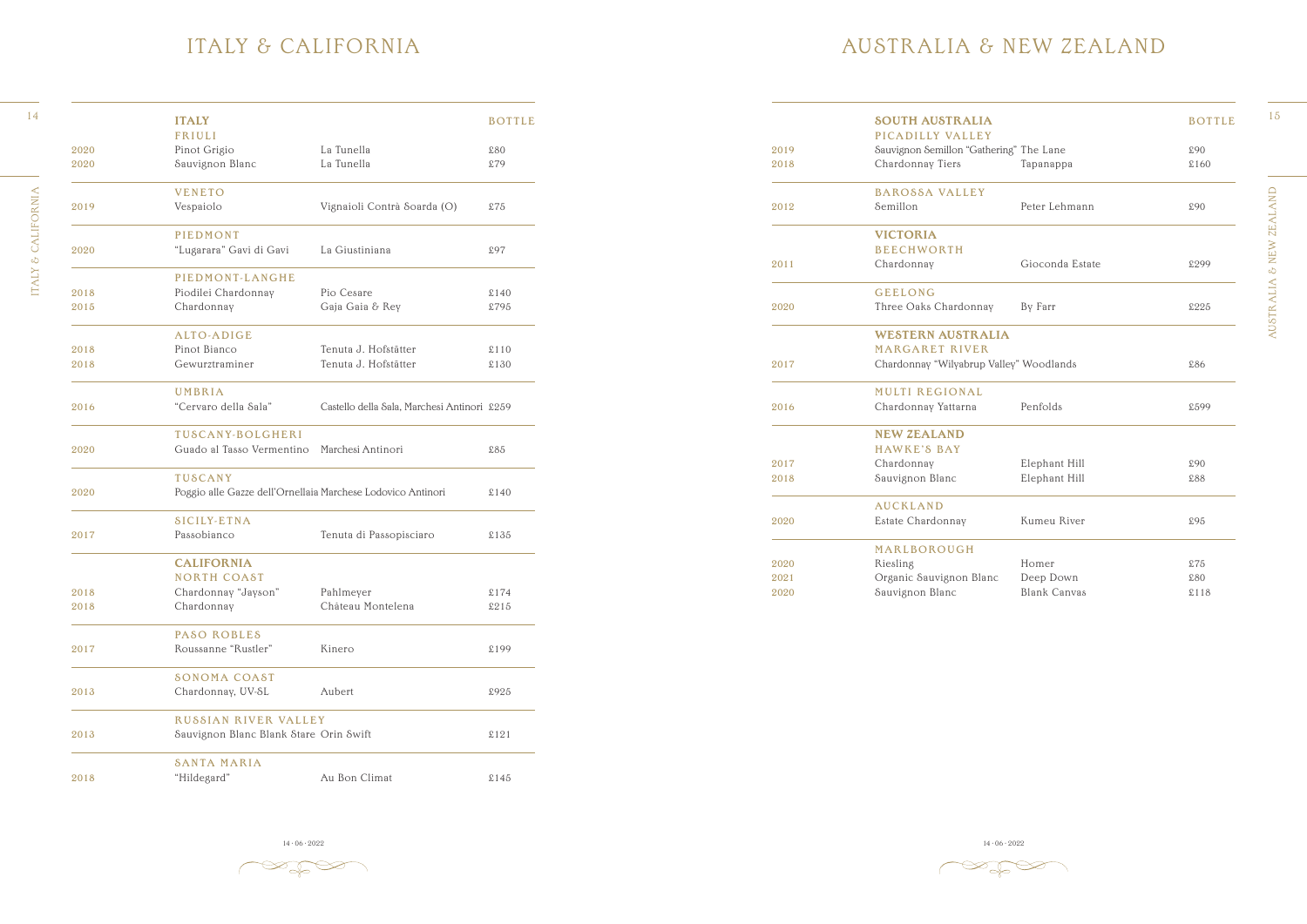RED BURGUNDY RED BURGUNDY

 $\begin{picture}(120,15) \put(0,0){\line(1,0){150}} \put(15,0){\line(1,0){150}} \put(15,0){\line(1,0){150}} \put(15,0){\line(1,0){150}} \put(15,0){\line(1,0){150}} \put(15,0){\line(1,0){150}} \put(15,0){\line(1,0){150}} \put(15,0){\line(1,0){150}} \put(15,0){\line(1,0){150}} \put(15,0){\line(1,0){150}} \put(15,0){\line(1,0){150}}$ 

#### RED BURGUNDY

| 1995                 | <b>GRAND CRU</b><br><b>CHAMBERTIN-CLOS DE BÈZE</b> | D. Armand Rousseau Père & Fils £5,999                                                          | <b>BOTTLE</b>            |
|----------------------|----------------------------------------------------|------------------------------------------------------------------------------------------------|--------------------------|
|                      |                                                    |                                                                                                |                          |
| 2014                 | MAZIS-CHAMBERTIN                                   | Domaine Harmand-Geoffroy                                                                       | £599                     |
| 2013                 | LATRICIÈRES-CHAMBERTIN                             | Domaine Trapet Père & Fils                                                                     | £674                     |
| 2013                 | CHAPELLE-CHAMBERTIN                                | Domaine Trapet Père & Fils                                                                     | \$628                    |
| 2001<br>2009<br>2000 | LE CHAMBERTIN                                      | Domaine Rossignol Trapet<br>D. Jean-Louis Trapet Père & Fils<br>D. Armand Rousseau Père & Fils | £950<br>£1,399<br>£5,900 |
| 2013                 | <b>CLOS DES LAMBRAYS</b>                           | Domaine des Lambrays                                                                           | £799                     |
| 2009                 | <b>CLOS DE TART</b><br>Monopole                    | Famille Mommessin                                                                              | £1,695                   |
| 2004<br>2008         | RICHEBOURG                                         | Domaine Anne Gros<br>Domaine Méo-Camuzet                                                       | £2,875<br>£4,950         |
| 2001                 | <b>LA ROMANÉE</b>                                  | Domaine Bouchard Père & Fils                                                                   | £3,200                   |
| 1998<br>1996         | MUSIGNY<br>Vieilles Vignes                         | D. Comte Georges de Vogüé<br>Domaine Jacques Prieur                                            | £2,890<br>£3.190         |
| 1996                 | ROMANÉE-SAINT-VIVANT                               | Domaine Sylvain Cathiard                                                                       | £5,750                   |
| 2014                 | ÉCHEZÉAUX                                          | Domaine Benjamin Leroux                                                                        | £945                     |
| 1999                 | <b>GRANDS ÉCHEZÉAUX</b>                            | Domaine de la Romanée-Conti                                                                    | £9,990                   |
| 2017                 | CORTON-BRESSANDES                                  | Domaine Jacques Prieur                                                                         | £499                     |
| 2008                 | CORTON                                             | Domaine Bonneau du Martray                                                                     | £850                     |

14 · 06 · 2022 14 · 06 · 2022 14 · 06 · 2022 14 · 06 · 2022 14 · 06 · 2022 14 · 06 · 2022 14 · 06 · 2022 14 · 06 · 2022 14 · 06 · 2022 14 · 06 · 2022 14 · 06 · 2022 14 · 06 · 2022 14 · 06 · 2022 14 · 06 · 2022 14 · 06 · 20

 $\gg$   $\approx$ 

#### RED BURGUNDY

|      |                                                | <b>VILLAGE &amp; PREMIER CRU</b><br><b>POMMARD</b> |                                       | <b>BOTTLE</b> |      | <b>GRAND CRU</b><br><b>CHAMBERTIN-CLOS DE BÈZE</b> |                                         | <b>BOTTLE</b> |
|------|------------------------------------------------|----------------------------------------------------|---------------------------------------|---------------|------|----------------------------------------------------|-----------------------------------------|---------------|
| 2016 |                                                | "Les Rugiens"                                      | Remoissenet Père et Fils              | £280          | 1995 |                                                    | D. Armand Rousseau Père & Fils £5,999   |               |
| 2011 | $1$ <sup>ER</sup> CRU<br>$1$ <sup>ER</sup> CRU | "Les Rugiens"                                      | Domaine Nicolas Rossignol             | £320          |      |                                                    |                                         |               |
| 2018 | $1$ <sup>ER</sup> CRU                          | "Les Pezerolles"                                   | Domaine A.F. Gros                     | £340          |      | MAZIS-CHAMBERTIN                                   |                                         |               |
| 2014 | $1$ <sup>ER</sup> CRU                          | "Les Epenots"                                      | Lucien Le Moine                       | £389          | 2014 |                                                    | Domaine Harmand-Geoffroy                | £599          |
|      |                                                |                                                    |                                       |               |      |                                                    |                                         |               |
|      |                                                | <b>VOLNAY</b>                                      |                                       |               |      | LATRICIÈRES-CHAMBERTIN                             |                                         |               |
| 2015 | $1$ <sup>ER</sup> CRU                          | "Les Caillerets"                                   | Domaine Henri Boillot                 | £325          | 2013 |                                                    | Domaine Trapet Père & Fils              | £674          |
| 2018 | $1ER$ CRU                                      | Volnay-Champans                                    | Domaine des Comtes Lafon              | £385          |      |                                                    |                                         |               |
| 2016 | $1$ <sup>er</sup> cru                          | "Les Champans"                                     | Domaine Marquis d'Angerville          | £499          |      | <b>CHAPELLE-CHAMBERTIN</b>                         |                                         |               |
| 2006 | $1$ <sup>ER</sup> CRU                          | "Cuvée Général Muteau"                             | Hospices de Beaune                    | £425          | 2013 |                                                    | Domaine Trapet Père & Fils              | £628          |
| 2005 | $1ER$ CRU                                      | "Clos des Chênes"                                  | Maison Joseph Drouhin                 | £570          |      |                                                    |                                         |               |
|      |                                                | MOREY-SAINT-DENIS                                  |                                       |               | 2001 | LE CHAMBERTIN                                      | Domaine Rossignol Trapet                | £950          |
| 2013 |                                                | "Les Blanchards"                                   | Domaine Dublère                       | £200          | 2009 |                                                    | D. Jean-Louis Trapet Père & Fils £1,399 |               |
| 2017 |                                                |                                                    | Domaine des Lambrays                  | £225          | 2000 |                                                    | D. Armand Rousseau Père & Fils £5,900   |               |
| 2014 | $1$ <sup>ER</sup> CRU                          | "Cuvée des Alouettes"                              | Domaine Ponsot                        | £590          |      |                                                    |                                         |               |
|      |                                                |                                                    |                                       |               |      | CLOS DES LAMBRAYS                                  |                                         |               |
|      |                                                | GEVREY-CHAMBERTIN                                  |                                       |               | 2013 |                                                    | Domaine des Lambrays                    | £799          |
| 2018 |                                                |                                                    | Domaine Rossignol-Trapet (B)          | £185          |      |                                                    |                                         |               |
| 2015 | $1$ <sup>ER</sup> CRU                          | "Lavaux Saint-Jacques"                             | Domaine Harmand-Geoffroy              | £385          |      | <b>CLOS DE TART</b>                                |                                         |               |
| 2004 | $1ER$ CRU                                      | "Clos Saint-Jacques"                               | D. Armand Rousseau Père & Fils £1,999 |               | 2009 | Monopole                                           | Famille Mommessin                       | £1,695        |
| 1995 | $1$ <sup>ER</sup> CRU                          | "Clos Saint-Jacques"                               | D. Armand Rousseau Père & Fils £2,499 |               |      |                                                    |                                         |               |
|      |                                                | CHAMBOLLE-MUSIGNY                                  |                                       |               | 2004 | RICHEBOURG                                         | Domaine Anne Gros                       | £2,875        |
| 2014 |                                                |                                                    | Domaine de La Pousse d'Or             | £200          | 2008 |                                                    | Domaine Méo-Camuzet                     | £4,950        |
| 2014 | $1$ <sup>ER</sup> CRU                          | Les Sentiers                                       | Domaine Michel Magnien (B)            | £275          |      |                                                    |                                         |               |
| 2014 | $1$ <sup>ER</sup> CRU                          | Les Veroilles                                      | Domaine Bruno Clair                   | £280          |      | <b>LA ROMANÉE</b>                                  |                                         |               |
| 2017 |                                                |                                                    | Domaine A.F. Gros                     | £295          | 2001 |                                                    | Domaine Bouchard Père & Fils            | £3,200        |
| 2015 | $1ER$ CRU                                      | Les Chabiots                                       | Domaine Hubert Lignier                | £525          |      |                                                    |                                         |               |
| 2015 | $1ER$ CRU                                      | Les Sentiers                                       | Domaine Robert Groffier               | £795          |      | MUSIGNY                                            |                                         |               |
|      |                                                |                                                    |                                       |               | 1998 | Vieilles Vignes                                    | D. Comte Georges de Vogüé               | £2,890        |
|      |                                                | VOSNE-ROMANÉE                                      |                                       |               | 1996 |                                                    | Domaine Jacques Prieur                  | £3,190        |
| 2014 |                                                | "Les Chalandins"                                   | Maison Camille Giroud                 | £240          |      |                                                    |                                         |               |
| 2008 | $1$ <sup>ER</sup> CRU                          | "Aux Malconsorts"                                  | Domaine Dujac                         | \$1,195       |      | ROMANÉE-SAINT-VIVANT                               |                                         |               |
|      |                                                | NUITS-SAINT-GEORGES                                |                                       |               | 1996 |                                                    | Domaine Sylvain Cathiard                | £5,750        |
| 2018 |                                                | "Les Grandes Vignes"                               | Domaine Daniel Rion                   | \$180         |      | ÉCHEZÉAUX                                          |                                         |               |
| 2015 | $1^{\text{\tiny ER}}$ CRU                      | "Les Cailles"                                      | Domaine Alain Michelot                | £310          | 2014 |                                                    | Domaine Benjamin Leroux                 | £945          |
| 2018 | $1^{\text{\tiny{ER}}}$ CRU                     | "Clos de la Maréchale"                             | Jacques-Frédéric Mugnier              | \$410         |      |                                                    |                                         |               |
| 2013 | $1$ <sup>ER</sup> CRU                          | "Aux Boudots"                                      | Domaine Jean Grivot                   | £495          |      | GRANDS ÉCHEZÉAUX                                   |                                         |               |
|      |                                                |                                                    |                                       |               | 1999 |                                                    | Domaine de la Romanée-Conti             | £9,990        |
|      |                                                | CHASSAGNE-MONTRACHET                               |                                       |               |      |                                                    |                                         |               |
| 2015 | $1$ <sup>ER</sup> CRU                          | Morgeot                                            | Domaine Marc Morey & Fils             | £190          |      | CORTON-BRESSANDES                                  |                                         |               |
|      |                                                | <b>BEAUNE</b>                                      |                                       |               | 2017 |                                                    | Domaine Jacques Prieur                  | £499          |
| 2019 |                                                | "Longbois"                                         | Domaine Guy Amiot Et Fils             | \$145         |      | <b>CORTON</b>                                      |                                         |               |
| 2006 | $1$ <sup>er</sup> CRU                          | "Clos des Mouches"                                 | Domaine Joseph Drouhin                | £499          | 2008 |                                                    | Domaine Bonneau du Martray              | £850          |
|      |                                                |                                                    |                                       |               |      |                                                    |                                         |               |

RED BURGUNDY

 $\overline{\phantom{a}}$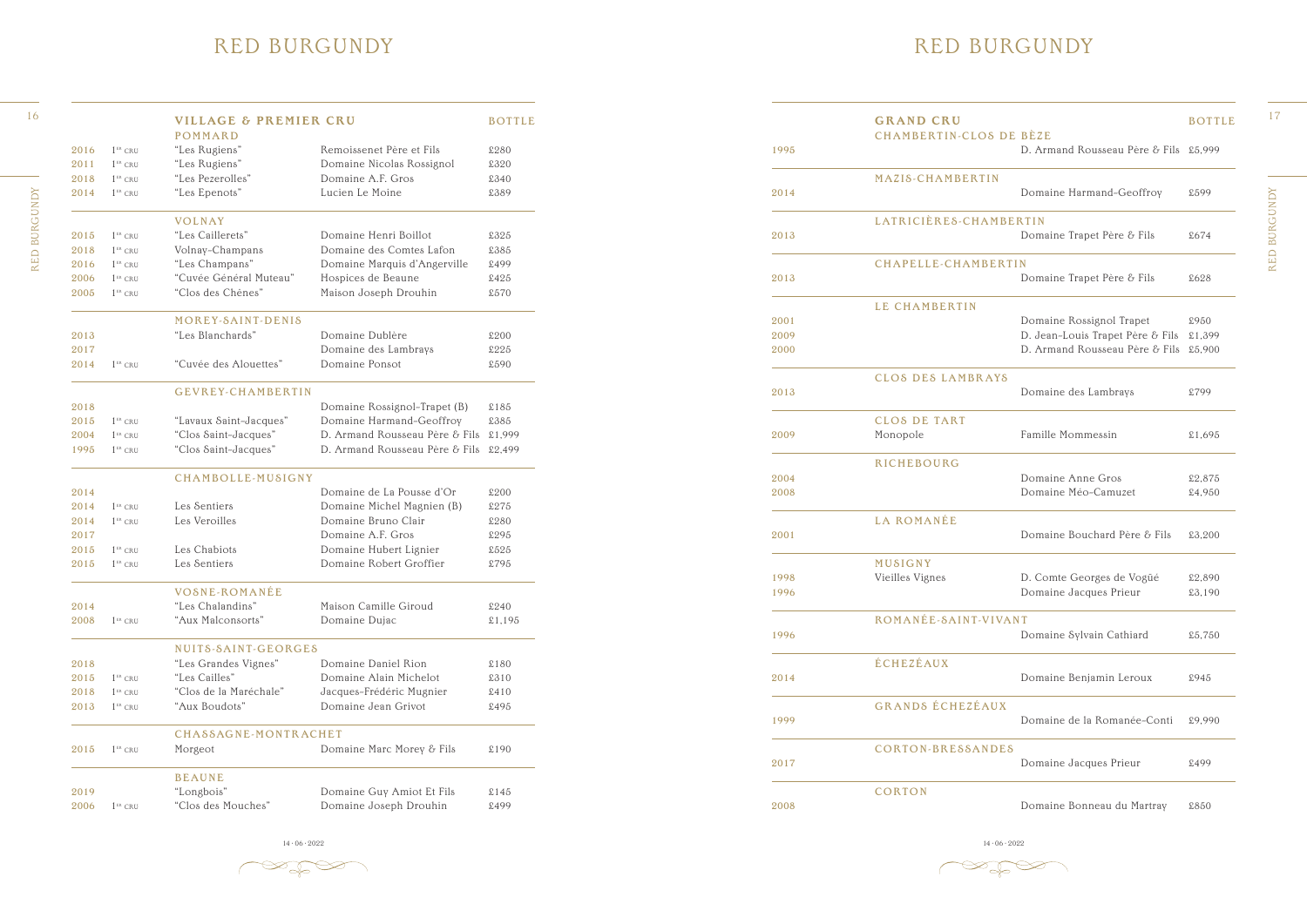#### BORDEAUX

 $\gg$   $\gg$ 

**BORDEAUX** BORDEAUX

|      |                  | <b>GRAVES</b><br>PESSAC-LÉOGNAN |                               | <b>BOTTLE</b> |
|------|------------------|---------------------------------|-------------------------------|---------------|
| 2016 |                  |                                 | Château Haut Lagrange         | £99           |
| 2012 |                  | La Parde de Haut-Bailly         | Château Haut-Bailly           | £190          |
| 2012 |                  | La Chapelle de La Mission       | Château La Mission Haut-Brion | £305          |
| 2008 |                  | Cru Classé de Graves            | Château La Mission Haut-Brion | £845          |
| 1998 |                  | Cru Classé de Graves            | Château La Mission Haut-Brion | £1,365        |
| 2000 | <b>GRAND CRU</b> | 1er Grand Cru Classé            | Château Haut-Brion            | £2,999        |
|      |                  | <b>LIBOURNAIS</b>               |                               |               |
|      |                  | <b>POMEROL</b>                  |                               |               |
| 2015 |                  | L'Hospitalet de Gazin           | Château Gazin                 | £145          |
| 2015 |                  |                                 | Château Thibeaud-Maillet      | £160          |
| 2012 |                  | Certan de May                   | Château Certan de May         | £280          |
| 2010 |                  | Espérance de Trotanoy           | Château Trotanoy              | £298          |
| 2002 |                  | 1er Cru Classé                  | Château Trotanoy              | £625          |
| 2008 |                  |                                 | Château L'Eglise-Clinet       | £640          |
| 2015 |                  | 1 er Cru Classé                 | Château L'Évangile            | £699          |
| 2012 |                  |                                 | Château La Fleur-Petrus       | £755          |
| 2012 |                  |                                 | Petrus                        | £7,500        |
|      |                  |                                 |                               |               |
|      |                  | <b>SAINT-EMILION</b>            |                               |               |
| 2015 |                  |                                 | Château La Grave Figeac (B)   | £135          |
| 2010 |                  | Le Fleur de Rocheyron           | Château Rocheyron             | £195          |
| 2010 |                  | Grand Cru Classé                | Château Rocheyron             | £390          |
| 2009 |                  | Grand Cru Classé                | Château La Fleur Morange      | £350          |
| 2009 |                  | Pavie-Macquin                   | Château Pavie                 | £375          |
| 2011 |                  | Grand Cru Classé B              | Château Troplong Mondot       | £340          |
| 2006 |                  | 1er Grand Cru Classé B          | Château Figeac                | £699          |
| 1999 |                  | Grand Cru Classé                | Château Canon-la-Gaffelière   | £799          |
| 2012 |                  | Grand Cru Classé                | La Mondotte                   | £390          |
| 1989 |                  | Grand Cru Classé                | Château Tertre Roteboeuf      | £999          |
| 2009 |                  | 1er Grand Cru Classé            | Château Pavie                 | £1,425        |
| 2008 |                  | 1er Grand Cru Classé A          | Château Cheval Blanc          | £1,850        |
|      |                  | <b>DROPS OF GOD</b>             |                               |               |
|      |                  | <b>CÔTES DE FRANCS</b>          |                               |               |
| 2012 |                  | "Retour des Îles"               | Château Le Puy (B)            | £575          |
|      |                  | <b>CÔTES DE BOURG</b>           |                               |               |
| 2014 |                  | Roc de Cambes                   | Château Roc de Cambes         | £170          |
|      |                  |                                 |                               |               |

14 · 06 · 2022 14 · 06 · 2022 14 · 06 · 2022 14 · 06 · 2022 14 · 06 · 2022 14 · 06 · 2022 14 · 06 · 2022 14 · 06 · 2022 14 · 06 · 2022 14 · 06 · 2022 14 · 06 · 2022 14 · 06 · 2022 14 · 06 · 2022 14 · 06 · 2022 14 · 06 · 20

 $\gg$ 

#### BORDEAUX

|                         |                                                                                                                                                                                                                                                                                                                                                                                 | <b>BOTTLE</b>                                                                                                                                                                                                                                                                                                                                                                                                                                                                            |                                                                                                                                                                  |                                                                                                              | <b>GRAVES</b>                        |                                                                                                                                                                                                                                                                                                                                                                                    | <b>BOTTLE</b>                                                                                                                                                                                                                                                                                                                                                                                                                                                                                                               |
|-------------------------|---------------------------------------------------------------------------------------------------------------------------------------------------------------------------------------------------------------------------------------------------------------------------------------------------------------------------------------------------------------------------------|------------------------------------------------------------------------------------------------------------------------------------------------------------------------------------------------------------------------------------------------------------------------------------------------------------------------------------------------------------------------------------------------------------------------------------------------------------------------------------------|------------------------------------------------------------------------------------------------------------------------------------------------------------------|--------------------------------------------------------------------------------------------------------------|--------------------------------------|------------------------------------------------------------------------------------------------------------------------------------------------------------------------------------------------------------------------------------------------------------------------------------------------------------------------------------------------------------------------------------|-----------------------------------------------------------------------------------------------------------------------------------------------------------------------------------------------------------------------------------------------------------------------------------------------------------------------------------------------------------------------------------------------------------------------------------------------------------------------------------------------------------------------------|
|                         |                                                                                                                                                                                                                                                                                                                                                                                 |                                                                                                                                                                                                                                                                                                                                                                                                                                                                                          |                                                                                                                                                                  |                                                                                                              |                                      |                                                                                                                                                                                                                                                                                                                                                                                    |                                                                                                                                                                                                                                                                                                                                                                                                                                                                                                                             |
|                         |                                                                                                                                                                                                                                                                                                                                                                                 |                                                                                                                                                                                                                                                                                                                                                                                                                                                                                          |                                                                                                                                                                  |                                                                                                              |                                      |                                                                                                                                                                                                                                                                                                                                                                                    | £99                                                                                                                                                                                                                                                                                                                                                                                                                                                                                                                         |
|                         |                                                                                                                                                                                                                                                                                                                                                                                 |                                                                                                                                                                                                                                                                                                                                                                                                                                                                                          |                                                                                                                                                                  |                                                                                                              |                                      |                                                                                                                                                                                                                                                                                                                                                                                    | £190                                                                                                                                                                                                                                                                                                                                                                                                                                                                                                                        |
|                         |                                                                                                                                                                                                                                                                                                                                                                                 |                                                                                                                                                                                                                                                                                                                                                                                                                                                                                          |                                                                                                                                                                  |                                                                                                              |                                      |                                                                                                                                                                                                                                                                                                                                                                                    | £305                                                                                                                                                                                                                                                                                                                                                                                                                                                                                                                        |
|                         |                                                                                                                                                                                                                                                                                                                                                                                 |                                                                                                                                                                                                                                                                                                                                                                                                                                                                                          |                                                                                                                                                                  |                                                                                                              |                                      |                                                                                                                                                                                                                                                                                                                                                                                    | £845                                                                                                                                                                                                                                                                                                                                                                                                                                                                                                                        |
|                         |                                                                                                                                                                                                                                                                                                                                                                                 |                                                                                                                                                                                                                                                                                                                                                                                                                                                                                          |                                                                                                                                                                  |                                                                                                              |                                      |                                                                                                                                                                                                                                                                                                                                                                                    | £1,365                                                                                                                                                                                                                                                                                                                                                                                                                                                                                                                      |
|                         |                                                                                                                                                                                                                                                                                                                                                                                 |                                                                                                                                                                                                                                                                                                                                                                                                                                                                                          |                                                                                                                                                                  |                                                                                                              |                                      |                                                                                                                                                                                                                                                                                                                                                                                    | £2,999                                                                                                                                                                                                                                                                                                                                                                                                                                                                                                                      |
|                         |                                                                                                                                                                                                                                                                                                                                                                                 |                                                                                                                                                                                                                                                                                                                                                                                                                                                                                          |                                                                                                                                                                  |                                                                                                              |                                      |                                                                                                                                                                                                                                                                                                                                                                                    |                                                                                                                                                                                                                                                                                                                                                                                                                                                                                                                             |
|                         |                                                                                                                                                                                                                                                                                                                                                                                 |                                                                                                                                                                                                                                                                                                                                                                                                                                                                                          |                                                                                                                                                                  |                                                                                                              |                                      |                                                                                                                                                                                                                                                                                                                                                                                    |                                                                                                                                                                                                                                                                                                                                                                                                                                                                                                                             |
|                         |                                                                                                                                                                                                                                                                                                                                                                                 |                                                                                                                                                                                                                                                                                                                                                                                                                                                                                          |                                                                                                                                                                  |                                                                                                              |                                      |                                                                                                                                                                                                                                                                                                                                                                                    |                                                                                                                                                                                                                                                                                                                                                                                                                                                                                                                             |
|                         |                                                                                                                                                                                                                                                                                                                                                                                 |                                                                                                                                                                                                                                                                                                                                                                                                                                                                                          |                                                                                                                                                                  |                                                                                                              |                                      |                                                                                                                                                                                                                                                                                                                                                                                    | \$145                                                                                                                                                                                                                                                                                                                                                                                                                                                                                                                       |
|                         |                                                                                                                                                                                                                                                                                                                                                                                 |                                                                                                                                                                                                                                                                                                                                                                                                                                                                                          |                                                                                                                                                                  |                                                                                                              |                                      |                                                                                                                                                                                                                                                                                                                                                                                    | \$160                                                                                                                                                                                                                                                                                                                                                                                                                                                                                                                       |
|                         |                                                                                                                                                                                                                                                                                                                                                                                 |                                                                                                                                                                                                                                                                                                                                                                                                                                                                                          |                                                                                                                                                                  |                                                                                                              |                                      |                                                                                                                                                                                                                                                                                                                                                                                    | £280                                                                                                                                                                                                                                                                                                                                                                                                                                                                                                                        |
| Réserve de la Comtesse  |                                                                                                                                                                                                                                                                                                                                                                                 |                                                                                                                                                                                                                                                                                                                                                                                                                                                                                          |                                                                                                                                                                  |                                                                                                              |                                      |                                                                                                                                                                                                                                                                                                                                                                                    | £298                                                                                                                                                                                                                                                                                                                                                                                                                                                                                                                        |
|                         |                                                                                                                                                                                                                                                                                                                                                                                 |                                                                                                                                                                                                                                                                                                                                                                                                                                                                                          |                                                                                                                                                                  |                                                                                                              |                                      |                                                                                                                                                                                                                                                                                                                                                                                    | £625                                                                                                                                                                                                                                                                                                                                                                                                                                                                                                                        |
| 5ème Cru Classé         |                                                                                                                                                                                                                                                                                                                                                                                 |                                                                                                                                                                                                                                                                                                                                                                                                                                                                                          |                                                                                                                                                                  |                                                                                                              |                                      |                                                                                                                                                                                                                                                                                                                                                                                    | £640                                                                                                                                                                                                                                                                                                                                                                                                                                                                                                                        |
|                         |                                                                                                                                                                                                                                                                                                                                                                                 |                                                                                                                                                                                                                                                                                                                                                                                                                                                                                          |                                                                                                                                                                  |                                                                                                              |                                      |                                                                                                                                                                                                                                                                                                                                                                                    | £699                                                                                                                                                                                                                                                                                                                                                                                                                                                                                                                        |
|                         |                                                                                                                                                                                                                                                                                                                                                                                 |                                                                                                                                                                                                                                                                                                                                                                                                                                                                                          |                                                                                                                                                                  |                                                                                                              |                                      |                                                                                                                                                                                                                                                                                                                                                                                    | £755                                                                                                                                                                                                                                                                                                                                                                                                                                                                                                                        |
|                         | Château Mouton Rothschild                                                                                                                                                                                                                                                                                                                                                       |                                                                                                                                                                                                                                                                                                                                                                                                                                                                                          |                                                                                                                                                                  |                                                                                                              |                                      |                                                                                                                                                                                                                                                                                                                                                                                    | £7,500                                                                                                                                                                                                                                                                                                                                                                                                                                                                                                                      |
|                         |                                                                                                                                                                                                                                                                                                                                                                                 |                                                                                                                                                                                                                                                                                                                                                                                                                                                                                          |                                                                                                                                                                  |                                                                                                              |                                      |                                                                                                                                                                                                                                                                                                                                                                                    |                                                                                                                                                                                                                                                                                                                                                                                                                                                                                                                             |
|                         |                                                                                                                                                                                                                                                                                                                                                                                 |                                                                                                                                                                                                                                                                                                                                                                                                                                                                                          |                                                                                                                                                                  |                                                                                                              |                                      |                                                                                                                                                                                                                                                                                                                                                                                    |                                                                                                                                                                                                                                                                                                                                                                                                                                                                                                                             |
|                         |                                                                                                                                                                                                                                                                                                                                                                                 |                                                                                                                                                                                                                                                                                                                                                                                                                                                                                          |                                                                                                                                                                  |                                                                                                              |                                      |                                                                                                                                                                                                                                                                                                                                                                                    | \$135                                                                                                                                                                                                                                                                                                                                                                                                                                                                                                                       |
|                         |                                                                                                                                                                                                                                                                                                                                                                                 |                                                                                                                                                                                                                                                                                                                                                                                                                                                                                          |                                                                                                                                                                  |                                                                                                              |                                      |                                                                                                                                                                                                                                                                                                                                                                                    | £195                                                                                                                                                                                                                                                                                                                                                                                                                                                                                                                        |
|                         |                                                                                                                                                                                                                                                                                                                                                                                 |                                                                                                                                                                                                                                                                                                                                                                                                                                                                                          |                                                                                                                                                                  |                                                                                                              | Grand Cru Classé                     |                                                                                                                                                                                                                                                                                                                                                                                    | £390                                                                                                                                                                                                                                                                                                                                                                                                                                                                                                                        |
| <b>SAINT-JULIEN</b>     |                                                                                                                                                                                                                                                                                                                                                                                 |                                                                                                                                                                                                                                                                                                                                                                                                                                                                                          |                                                                                                                                                                  |                                                                                                              | Grand Cru Classé                     |                                                                                                                                                                                                                                                                                                                                                                                    | £350                                                                                                                                                                                                                                                                                                                                                                                                                                                                                                                        |
|                         | Château Gruaud-Larose                                                                                                                                                                                                                                                                                                                                                           |                                                                                                                                                                                                                                                                                                                                                                                                                                                                                          | 2009                                                                                                                                                             |                                                                                                              |                                      | Château Pavie                                                                                                                                                                                                                                                                                                                                                                      | £375                                                                                                                                                                                                                                                                                                                                                                                                                                                                                                                        |
|                         |                                                                                                                                                                                                                                                                                                                                                                                 | £225                                                                                                                                                                                                                                                                                                                                                                                                                                                                                     | 2011                                                                                                                                                             |                                                                                                              | Grand Cru Classé B                   |                                                                                                                                                                                                                                                                                                                                                                                    | £340                                                                                                                                                                                                                                                                                                                                                                                                                                                                                                                        |
| La Croix de Beaucaillou | Château Ducru-Beaucaillou                                                                                                                                                                                                                                                                                                                                                       | £259                                                                                                                                                                                                                                                                                                                                                                                                                                                                                     | 2006                                                                                                                                                             |                                                                                                              | 1er Grand Cru Classé B               |                                                                                                                                                                                                                                                                                                                                                                                    | £699                                                                                                                                                                                                                                                                                                                                                                                                                                                                                                                        |
| 4ème Cru Classé         | Château Talbot                                                                                                                                                                                                                                                                                                                                                                  | £328                                                                                                                                                                                                                                                                                                                                                                                                                                                                                     | 1999                                                                                                                                                             |                                                                                                              | Grand Cru Classé                     | Château Canon-la-Gaffelière                                                                                                                                                                                                                                                                                                                                                        | £799                                                                                                                                                                                                                                                                                                                                                                                                                                                                                                                        |
| 4ème Cru Classé         | Château Talbot                                                                                                                                                                                                                                                                                                                                                                  | £250                                                                                                                                                                                                                                                                                                                                                                                                                                                                                     | 2012                                                                                                                                                             |                                                                                                              | Grand Cru Classé                     | La Mondotte                                                                                                                                                                                                                                                                                                                                                                        | £390                                                                                                                                                                                                                                                                                                                                                                                                                                                                                                                        |
| 2ème Cru Classé         | Château Gruaud-Larose                                                                                                                                                                                                                                                                                                                                                           | £490                                                                                                                                                                                                                                                                                                                                                                                                                                                                                     | 1989                                                                                                                                                             |                                                                                                              | Grand Cru Classé                     | Château Tertre Roteboeuf                                                                                                                                                                                                                                                                                                                                                           | £999                                                                                                                                                                                                                                                                                                                                                                                                                                                                                                                        |
| 4ème Cru Classé         | Château Beychevelle                                                                                                                                                                                                                                                                                                                                                             | £495                                                                                                                                                                                                                                                                                                                                                                                                                                                                                     | 2009                                                                                                                                                             |                                                                                                              | 1er Grand Cru Classé                 | Château Pavie                                                                                                                                                                                                                                                                                                                                                                      | £1,425                                                                                                                                                                                                                                                                                                                                                                                                                                                                                                                      |
| 2ème Cru Classé         | Château Leoville-Las Cases                                                                                                                                                                                                                                                                                                                                                      | £598                                                                                                                                                                                                                                                                                                                                                                                                                                                                                     | 2008                                                                                                                                                             |                                                                                                              | 1er Grand Cru Classé A               | Château Cheval Blanc                                                                                                                                                                                                                                                                                                                                                               | £1,850                                                                                                                                                                                                                                                                                                                                                                                                                                                                                                                      |
| 2ème Cru Classé         | Château Leoville-Las Cases                                                                                                                                                                                                                                                                                                                                                      | £795                                                                                                                                                                                                                                                                                                                                                                                                                                                                                     |                                                                                                                                                                  |                                                                                                              |                                      |                                                                                                                                                                                                                                                                                                                                                                                    |                                                                                                                                                                                                                                                                                                                                                                                                                                                                                                                             |
|                         |                                                                                                                                                                                                                                                                                                                                                                                 |                                                                                                                                                                                                                                                                                                                                                                                                                                                                                          |                                                                                                                                                                  |                                                                                                              | <b>DROPS OF GOD</b>                  |                                                                                                                                                                                                                                                                                                                                                                                    |                                                                                                                                                                                                                                                                                                                                                                                                                                                                                                                             |
| <b>MARGAUX</b>          |                                                                                                                                                                                                                                                                                                                                                                                 |                                                                                                                                                                                                                                                                                                                                                                                                                                                                                          |                                                                                                                                                                  |                                                                                                              | CÔTES DE FRANCS                      |                                                                                                                                                                                                                                                                                                                                                                                    |                                                                                                                                                                                                                                                                                                                                                                                                                                                                                                                             |
| BriO de Cantenac Brown  | Château Cantenac Brown                                                                                                                                                                                                                                                                                                                                                          | \$165                                                                                                                                                                                                                                                                                                                                                                                                                                                                                    | 2012                                                                                                                                                             |                                                                                                              | "Retour des Îles"                    | Château Le Puy (B)                                                                                                                                                                                                                                                                                                                                                                 | £575                                                                                                                                                                                                                                                                                                                                                                                                                                                                                                                        |
| Segla                   | Château Rauzan-Ségla                                                                                                                                                                                                                                                                                                                                                            | $$187$                                                                                                                                                                                                                                                                                                                                                                                                                                                                                   |                                                                                                                                                                  |                                                                                                              |                                      |                                                                                                                                                                                                                                                                                                                                                                                    |                                                                                                                                                                                                                                                                                                                                                                                                                                                                                                                             |
|                         | Château Kirwan                                                                                                                                                                                                                                                                                                                                                                  | £269                                                                                                                                                                                                                                                                                                                                                                                                                                                                                     |                                                                                                                                                                  |                                                                                                              | CÔTES DE BOURG                       |                                                                                                                                                                                                                                                                                                                                                                                    |                                                                                                                                                                                                                                                                                                                                                                                                                                                                                                                             |
| Alter Ego               | Château Palmer                                                                                                                                                                                                                                                                                                                                                                  | £355                                                                                                                                                                                                                                                                                                                                                                                                                                                                                     | 2014                                                                                                                                                             |                                                                                                              | Roc de Cambes                        | Château Roc de Cambes                                                                                                                                                                                                                                                                                                                                                              | \$170                                                                                                                                                                                                                                                                                                                                                                                                                                                                                                                       |
| Grand Cru Classé        | Château Rauzan-Ségla                                                                                                                                                                                                                                                                                                                                                            | £475                                                                                                                                                                                                                                                                                                                                                                                                                                                                                     |                                                                                                                                                                  |                                                                                                              |                                      |                                                                                                                                                                                                                                                                                                                                                                                    |                                                                                                                                                                                                                                                                                                                                                                                                                                                                                                                             |
| Pavillon Rouge          | Château Margaux                                                                                                                                                                                                                                                                                                                                                                 | £999                                                                                                                                                                                                                                                                                                                                                                                                                                                                                     |                                                                                                                                                                  |                                                                                                              |                                      |                                                                                                                                                                                                                                                                                                                                                                                    |                                                                                                                                                                                                                                                                                                                                                                                                                                                                                                                             |
| 3ème Cru Classé         | Château Palmer                                                                                                                                                                                                                                                                                                                                                                  | \$1,100                                                                                                                                                                                                                                                                                                                                                                                                                                                                                  |                                                                                                                                                                  |                                                                                                              |                                      |                                                                                                                                                                                                                                                                                                                                                                                    |                                                                                                                                                                                                                                                                                                                                                                                                                                                                                                                             |
| 3ème Cru Classé         | Château Palmer                                                                                                                                                                                                                                                                                                                                                                  | £1,299                                                                                                                                                                                                                                                                                                                                                                                                                                                                                   |                                                                                                                                                                  |                                                                                                              |                                      |                                                                                                                                                                                                                                                                                                                                                                                    |                                                                                                                                                                                                                                                                                                                                                                                                                                                                                                                             |
| 1er Cru Classé          | Château Margaux                                                                                                                                                                                                                                                                                                                                                                 | £1,850                                                                                                                                                                                                                                                                                                                                                                                                                                                                                   |                                                                                                                                                                  |                                                                                                              |                                      |                                                                                                                                                                                                                                                                                                                                                                                    |                                                                                                                                                                                                                                                                                                                                                                                                                                                                                                                             |
|                         | HAUT-MÉDOC<br>5ème Cru Classé<br>5ème Cru Classé<br>MÉDOC<br><b>SAINT-ESTÈPHE</b><br>La Dame de Montrose<br>Les Pagodes des Cos<br>3ème Cru Classé<br>3ème Cru Classé<br><b>PAUILLAC</b><br>5ème Cru Classé<br>Grand Cru Classé<br>"Les Forts de Latour"<br>1er Cru Classé<br>1er Cru Classé<br>1er Cru Classé<br>1er Cru Classé<br>1er Cru Classé<br>"Sarget de Gruaud-Larose" | Château Sociando-Maillet<br>Château Cantemerle<br>Château Belgrave<br>Château Le Boscq<br>Château Montrose<br>Château Cos d'Estournel<br>Château Calon Segur<br>Château Calon Segur<br>Château Pichon Longueville<br>Château Pontet-Canet (B)<br>Château Lynch-Bages<br>Château Pichon Longueville<br>Château Latour<br>Château Mouton Rothschild<br>Château Lafite Rothschild<br>Château Lafite Rothschild<br>Château Latour<br>Pavillon de Léoville Poyferré Château Léoville Poyferré | £255<br>£195<br>£178<br>\$130<br>£175<br>£295<br>£665<br>£750<br>£195<br>£375<br>£689<br>£575<br>£949<br>£2,295<br>£2,995<br>£2,995<br>£3,890<br>£4,750<br>\$175 | 2012<br>2012<br>2008<br>1998<br>2015<br>2012<br>2010<br>2002<br>2008<br>2015<br>2012<br>2012<br>2010<br>2009 | 2016<br>2000<br>2015<br>2015<br>2010 | PESSAC-LÉOGNAN<br>La Parde de Haut-Bailly<br>La Chapelle de La Mission<br>Cru Classé de Graves<br>Cru Classé de Graves<br>1er Grand Cru Classé<br><b>GRAND CRU</b><br><b>LIBOURNAIS</b><br><b>POMEROL</b><br>L'Hospitalet de Gazin<br>Certan de May<br>Espérance de Trotanoy<br>1er Cru Classé<br>1er Cru Classé<br><b>SAINT-EMILION</b><br>Le Fleur de Rocheyron<br>Pavie-Macquin | Château Haut Lagrange<br>Château Haut-Bailly<br>Château La Mission Haut-Brion<br>Château La Mission Haut-Brion<br>Château La Mission Haut-Brion<br>Château Haut-Brion<br>Château Gazin<br>Château Thibeaud-Maillet<br>Château Certan de May<br>Château Trotanoy<br>Château Trotanoy<br>Château L'Eglise-Clinet<br>Château L'Évangile<br>Château La Fleur-Petrus<br>Petrus<br>Château La Grave Figeac (B)<br>Château Rocheyron<br>Château Rocheyron<br>Château La Fleur Morange<br>Château Troplong Mondot<br>Château Figeac |

**BORDEAUX** BORDEAUX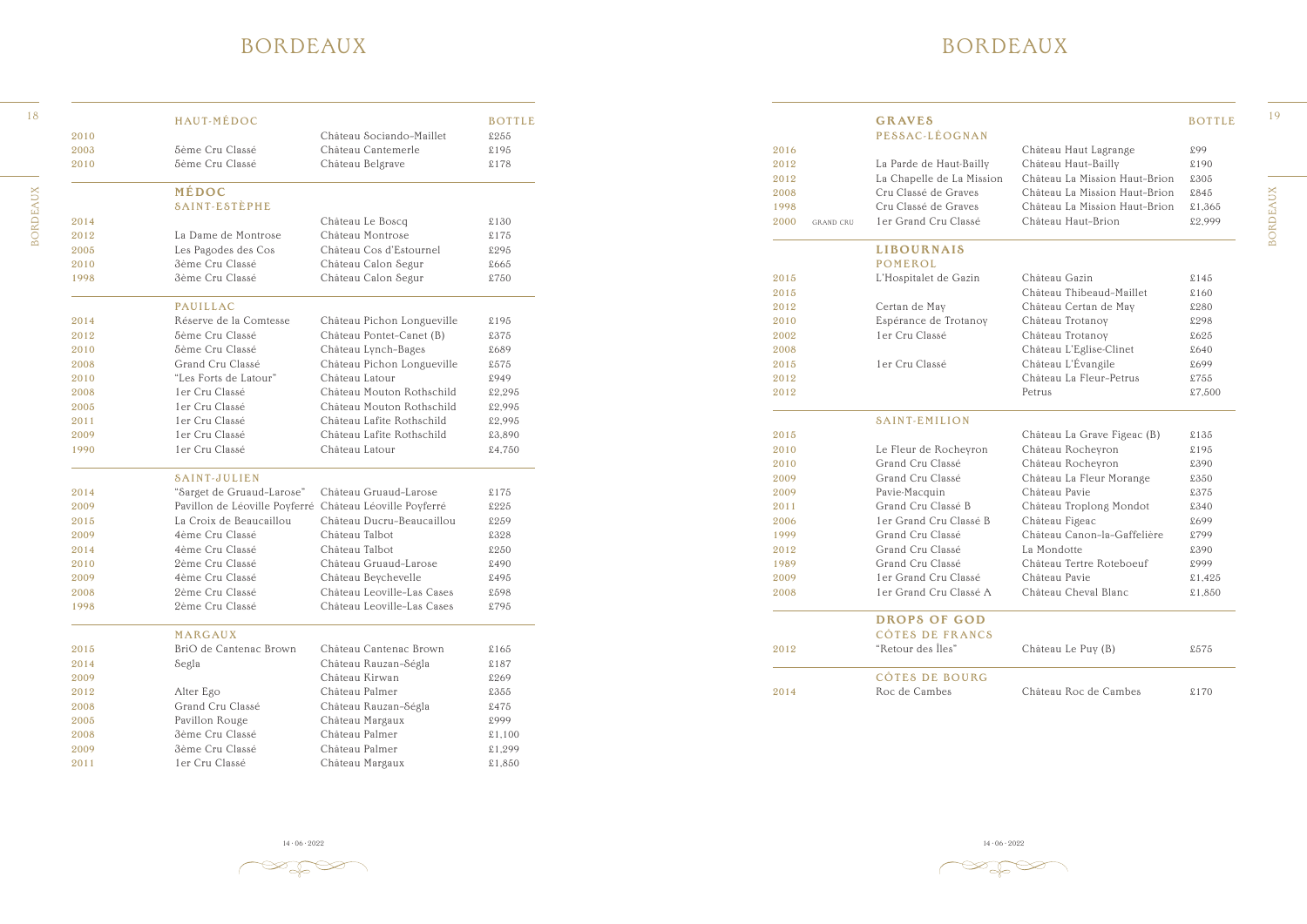### ITALY

|      | <b>LOIRE</b>                                      |                                                       | <b>BOTTLE</b> |      | <b>BAROLO</b>                                 |                         | <b>BOTTLE</b> |
|------|---------------------------------------------------|-------------------------------------------------------|---------------|------|-----------------------------------------------|-------------------------|---------------|
|      | <b>SAUMUR CHAMPIGNY</b>                           |                                                       |               | 2016 |                                               | Gianni Gagliardo        | \$169         |
| 2019 | "Terres Chaudes"                                  | Domaine des Roches Neuves                             | £139          | 2016 | Bussia                                        | Prunotto                | £250          |
| 2011 | "Le Bourg"                                        | Clos Rougeard                                         | £1,298        | 2007 | Serralunga d'Alba                             | Massolino               | £325          |
| 2006 |                                                   | Clos Rougeard                                         | £798          | 2004 | Vürsù Vigneto Campè                           | La Spinetta             | £655          |
|      |                                                   |                                                       |               | 2005 | Monfortino                                    | Giacomo Conterno        | £2,950        |
|      | <b>CHINON</b>                                     |                                                       |               |      |                                               |                         |               |
| 2015 | "Les Pensées de Pallus"                           | Domaine de Pallus                                     | £98           |      | <b>BARBARESCO</b>                             |                         |               |
|      |                                                   |                                                       |               | 2015 |                                               | Francesco Versio        | $$185$        |
|      | <b>NORTHERN RHÔNE</b><br>CÔTE-RÔTIE               |                                                       |               | 2014 | Il Bricco di Treiso                           | Pio Cesare              | £295          |
| 2016 | Esprit de Blonde                                  | Domaine Pierre Gaillard                               | £270          |      | <b>BARBERA D'ALBA</b>                         |                         |               |
| 2009 |                                                   | Patrick Jasmin                                        | £299          | 2020 |                                               | G.D. Vajra              | \$119         |
| 1999 | "La Landonne"                                     | René Rostaing                                         | £975          |      |                                               |                         |               |
|      |                                                   |                                                       |               |      | AMARONE DELLA VALPOLICELLA                    |                         |               |
|      | CROZES-HERMITAGE                                  |                                                       |               | 2015 | Riserva di Costasera                          | Masi                    | £232          |
| 2014 | Domaine de Thalabert                              | Domaine Paul Jaboulet-Aîné                            | \$145         | 2006 | Amarone                                       | Dal Forno Romano        | £1,020        |
|      |                                                   |                                                       |               | 2006 | Riserva "La Mattonara"                        | Zyme                    | £1,199        |
|      | HERMITAGE                                         |                                                       |               |      |                                               |                         |               |
| 2007 | Hermitage Classic                                 | Domaine Marc Sorrel                                   | £275          |      | LE MARCHE                                     |                         |               |
| 2012 | La Chapelle                                       | Domaine Paul Jaboulet Aîné                            | £600          | 2017 | Pelago Marche Rosso                           | Umani Ronchi            | \$145         |
| 2014 | Ermitage "Le Méal"                                | Domaine Michel Chapoutier<br>Domaine Jean-Louis Chave | £685          |      | BRUNELLO DI MONTALCINO                        |                         |               |
| 2007 |                                                   |                                                       | £1,060        | 2009 |                                               | Poggio Antico           | \$215         |
|      | <b>CORNAS</b>                                     |                                                       |               | 2015 | Pian della Vigne                              | Marchesi Antinori       | £229          |
| 1998 |                                                   | Domaine Clape                                         | £755          | 2010 |                                               | Argiano                 | £250          |
| 2009 |                                                   | Domaine Clape                                         | £605          |      |                                               |                         |               |
|      |                                                   |                                                       |               |      | <b>TOSCANA</b>                                |                         |               |
|      | <b>SOUTHERN RHÔNE</b>                             |                                                       |               | 2016 | La Braccesca Santa Pia                        | Marchesi Antinori       | \$140         |
|      | CÔTES-DU-RHÔNE                                    |                                                       |               | 2015 | Mix 36                                        | Marchesi Mazzei         | £188          |
| 2018 | "Le Bouquet des Garrigues" Le Clos du Caillou (B) |                                                       | \$75          | 2010 | Sassicaia                                     | Tenuta San Guido        | £1,099        |
|      |                                                   |                                                       |               | 2016 | Chianti "Monna Lisa" G.Selez Vignamaggio      |                         | \$175         |
|      | CHÂTEAUNEUF-DU-PAPE                               |                                                       |               | 2015 | Ceparello                                     | Isole e Olena           | £295          |
| 2016 |                                                   | Château La Nerthe (B)                                 | \$175         | 2009 | L'Apparita                                    | Castello di Ama         | £750          |
| 2009 | Croix de Bois                                     | Château M. Chapoutier                                 | £249          | 2016 | Badia a Passignano G.Selez. Marchesi Antinori |                         | $\pounds150$  |
| 2010 |                                                   | Château de Beaucastel                                 | £360          | 2016 | Guado al Tasso                                | Marchesi Antinori       | \$425         |
| 2003 |                                                   | Château Rayas                                         | £2,750        | 2016 | Tignanello                                    | Marchesi Antinori       | £565          |
|      |                                                   |                                                       |               | 2009 |                                               | Tenuta di Trinoro       | £675          |
|      | VINS DE PAYS                                      |                                                       |               | 2009 | Ornellaia                                     | Tenuta dell'Ornellaia   | £800          |
|      | LANGUEDOC-ROUSSILLON                              |                                                       |               | 2006 | Ornellaia                                     | Tenuta dell'Ornellaia   | £936          |
| 2004 |                                                   | Mas de Daumas Gassac                                  | £275          | 2010 | Solaia                                        | Marchesi Antinori       | £1,250        |
| 2015 | Secret de Schistes                                | Château de l'Ou (B)                                   | $$158$        | 2012 | Masseto                                       | Tenuta dell'Ornellaia   | £2,300        |
|      |                                                   |                                                       |               |      |                                               |                         |               |
|      |                                                   |                                                       |               |      | <b>SICILY-ETNA</b>                            |                         |               |
|      |                                                   |                                                       |               | 2015 | Contrada Chiappemacine                        | Tenuta di Passopisciaro | \$175         |
|      |                                                   |                                                       |               |      | SICILY                                        |                         |               |
|      |                                                   |                                                       |               | 2019 |                                               | Peter Vinding-Diers     | £255          |
|      |                                                   |                                                       |               |      | Vinding Montecarrubo                          |                         |               |

14 · 06 · 2022 14 · 06 · 2022 14 · 06 · 2022 14 · 06 · 2022 14 · 06 · 2022 14 · 06 · 2022 14 · 06 · 2022 14 · 06 · 2022 14 · 06 · 2022 14 · 06 · 2022 14 · 06 · 2022 14 · 06 · 2022 14 · 06 · 2022 14 · 06 · 2022 14 · 06 · 20

 $\gg \gg \approx$ 

ITALY

**PRE** 

# LOIRE, RHÔNE & VIN DE PAYS–IGP

|      | <b>LOIRE</b>                                      |                            | <b>BOTTLE</b> |
|------|---------------------------------------------------|----------------------------|---------------|
|      | <b>SAUMUR CHAMPIGNY</b>                           |                            |               |
| 2019 | "Terres Chaudes"                                  | Domaine des Roches Neuves  | £139          |
| 2011 | "Le Bourg"                                        | Clos Rougeard              | £1,298        |
| 2006 |                                                   | Clos Rougeard              | £798          |
|      | <b>CHINON</b>                                     |                            |               |
| 2015 | "Les Pensées de Pallus"                           | Domaine de Pallus          | £98           |
|      | <b>NORTHERN RHÔNE</b><br>CÔTE-RÔTIE               |                            |               |
| 2016 | Esprit de Blonde                                  | Domaine Pierre Gaillard    | £270          |
| 2009 |                                                   | Patrick Jasmin             | £299          |
| 1999 | "La Landonne"                                     | René Rostaing              | £975          |
|      | CROZES-HERMITAGE                                  |                            |               |
| 2014 | Domaine de Thalabert                              | Domaine Paul Jaboulet-Ainé | \$145         |
|      | <b>HERMITAGE</b>                                  |                            |               |
| 2007 | Hermitage Classic                                 | Domaine Marc Sorrel        | £275          |
| 2012 | La Chapelle                                       | Domaine Paul Jaboulet Aîné | £600          |
| 2014 | Ermitage "Le Méal"                                | Domaine Michel Chapoutier  | £685          |
| 2007 |                                                   | Domaine Jean-Louis Chave   | £1,060        |
|      | CORNAS                                            |                            |               |
| 1998 |                                                   | Domaine Clape              | £755          |
| 2009 |                                                   | Domaine Clape              | £605          |
|      | <b>SOUTHERN RHÔNE</b>                             |                            |               |
|      | CÔTES-DU-RHÔNE                                    |                            |               |
| 2018 | "Le Bouquet des Garrigues" Le Clos du Caillou (B) |                            | £75           |
|      | <b>CHÂTEAUNEUF-DU-PAPE</b>                        |                            |               |
| 2016 |                                                   | Château La Nerthe (B)      | £175          |
| 2009 | Croix de Bois                                     | Château M. Chapoutier      | £249          |
| 2010 |                                                   | Château de Beaucastel      | £360          |
| 2003 |                                                   | Château Rayas              | £2,750        |
|      | <b>VINS DE PAYS</b>                               |                            |               |
|      | LANGUEDOC-ROUSSILLON                              |                            |               |
| 2004 |                                                   | Mas de Daumas Gassac       | £275          |
| 2015 | Secret de Schistes                                | Château de l'Ou (B)        | £158          |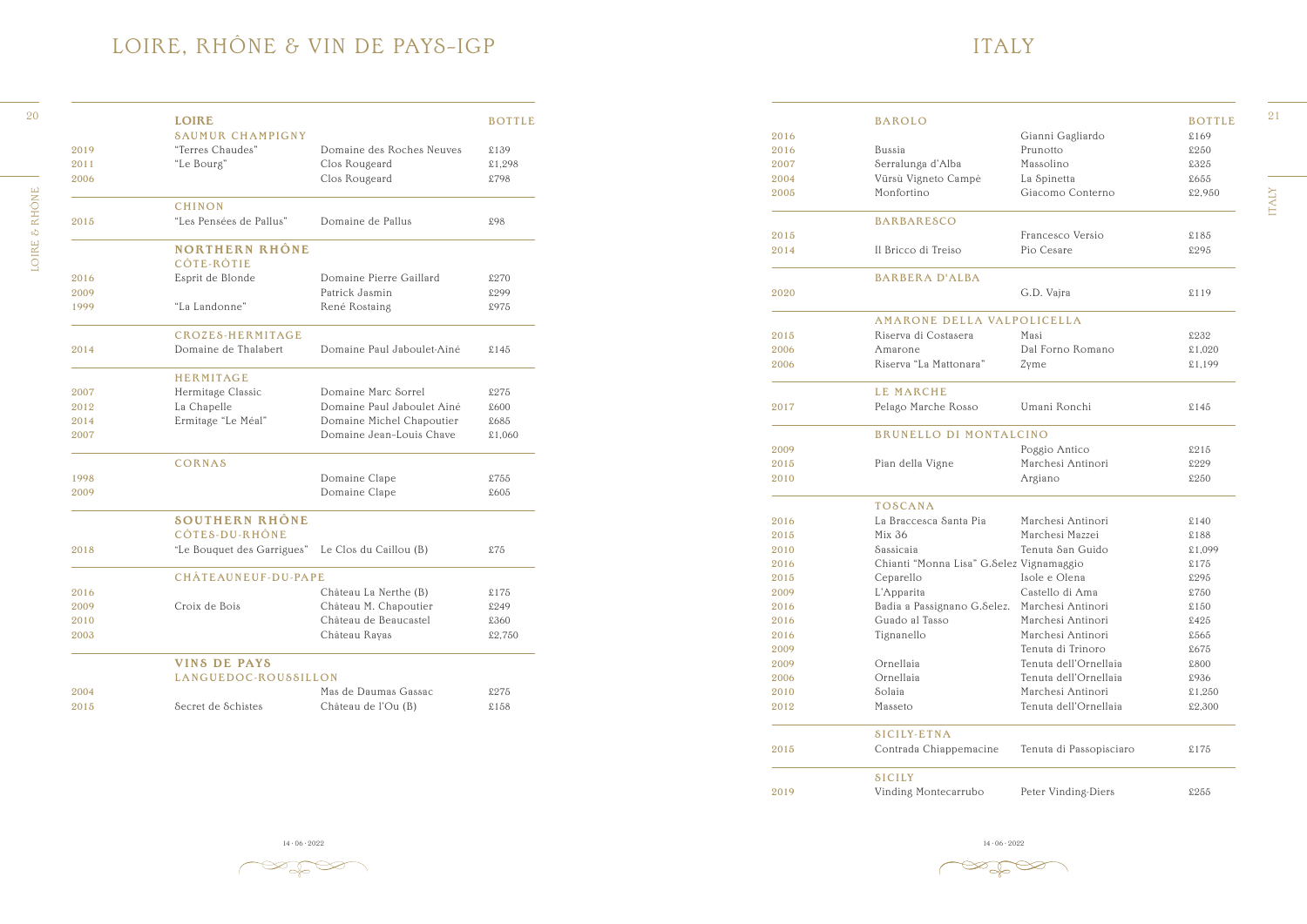AMERICAS AMERICAS

14 · 06 · 2022 14 · 06 · 2022 14 · 06 · 2022 14 · 06 · 2022 14 · 06 · 2022 14 · 06 · 2022 14 · 06 · 2022 14 · 06 · 2022 14 · 06 · 2022 14 · 06 · 2022 14 · 06 · 2022 14 · 06 · 2022 14 · 06 · 2022 14 · 06 · 2022 14 · 06 · 20



### AMERICAS

| 22       |      | <b>SPAIN</b>          |                        | <b>BOTTLE</b> |      | <b>ARGENTINA</b>                                 |                                                       | <b>BOTTLE</b> |
|----------|------|-----------------------|------------------------|---------------|------|--------------------------------------------------|-------------------------------------------------------|---------------|
|          |      | <b>RIOJA</b>          |                        |               |      | MENDOZA                                          |                                                       |               |
|          | 2017 | Reserva               | Marqués de Murrieta    | £99           | 2019 | Malbec                                           | Bodega Ruca Malen                                     | £85           |
|          | 2017 | Dalmau                | Marqués de Murrieta    | £275          | 2016 | Buenalma Biodynamic Malbec Finca Dinamia         |                                                       | £89           |
|          | 2014 | Finca El Bosque       | Sierra Cantabria       | £325          | 2017 | Synthesis The Blend                              | Finca Sophenia                                        | $\pounds150$  |
|          | 2010 | Gran Reserva Especial | Castillo Ygay          | £499          | 2016 | Malbec Catena Zapata                             | Nicolas Catena Zapata                                 | £339          |
|          | 2017 | Viña El Pisón         | Artadi                 | £846          |      |                                                  |                                                       |               |
|          | 2016 | Viña El Pisón         | Artadi                 | £899          |      | PATAGONIA                                        |                                                       |               |
| PORTUGAL | 2015 | Viña El Pisón         | Artadi                 | £980          | 2018 | Saurus Barrel Fermented Malbec Familia Schroeder |                                                       | £99           |
| $\infty$ |      | <b>LA MANCHA</b>      |                        |               |      | <b>VALLE DE UCO</b>                              |                                                       |               |
| SPAIN    | 2017 | Petit Verdot Crianza  | Finca Antigua          | £63           | 2017 | Cabernet Franc                                   | Bodega Norton                                         | £80           |
|          |      |                       |                        |               | 2019 | Malbec Altura                                    | Bodega Norton                                         | £90           |
|          |      | RIBERA DEL DUERO      |                        |               |      |                                                  |                                                       |               |
|          | 2019 | Psi                   | Peter Sisseck          | \$118         |      | <b>URUGUAY</b>                                   |                                                       |               |
|          | 2019 |                       | Pago de Carraovejas    | £137          |      | <b>PROGRESO</b>                                  |                                                       |               |
|          | 2017 | Alión                 | Vega Sicilia           | £270          | 2017 | Tannat RPF Reserva                               | Pisano                                                | £95           |
|          | 2005 | Único                 | Vega Sicilia           | \$1,150       |      |                                                  |                                                       |               |
|          | 1994 | Único                 | Vega Sicilia           | £1,980        |      | <b>CHILE</b>                                     |                                                       |               |
|          |      |                       |                        |               |      | <b>ACONCAGUA VALLEY</b>                          |                                                       |               |
|          |      | <b>PRIORAT</b>        |                        |               | 2019 | Carmenère                                        | Arboleda                                              | \$75          |
|          | 2017 | Cellers de Scala Dei  | St. Antoni d'Scala Dei | £240          | 2018 | Pinot Noir                                       | Arboleda                                              | $$85$         |
|          | 2003 | L'Ermita              | Alvaro Palacios        | £1,598        | 2013 | Seña                                             | Chadwick & Mondavi                                    | £390          |
|          |      | <b>RIBEIRA SACRA</b>  |                        |               |      | <b>MAIPO VALLEY</b>                              |                                                       |               |
|          | 2019 | Castro das Saíñas     | Adega Saíñas (B)       | \$75          | 2010 | Almaviva                                         | Baron Philippe de Rotchschild<br>& Viña Concha y Toro | £490          |
|          |      | <b>PORTUGAL</b>       |                        |               |      |                                                  |                                                       |               |
|          |      | <b>DAO</b>            |                        |               |      | <b>CURICO VALLEY</b>                             |                                                       |               |
|          | 2016 | Abanico Reserva       | Casa da Passarella     | £80           | 2018 | Viña La Ronciere "Licanten" Idahue Estate        |                                                       | £79           |
|          |      |                       |                        |               |      |                                                  |                                                       |               |

 $\mathbb{Z}$ 

#### SPAIN & PORTUGAL

SPAIN & PORTUGAL SPAIN & PORTUGAL

|      | <b>SPAIN</b>          |                        | <b>BOTTLE</b> |
|------|-----------------------|------------------------|---------------|
|      | <b>RIOJA</b>          |                        |               |
| 2017 | Reserva               | Marqués de Murrieta    | £99           |
| 2017 | Dalmau                | Marqués de Murrieta    | £275          |
| 2014 | Finca El Bosque       | Sierra Cantabria       | £325          |
| 2010 | Gran Reserva Especial | Castillo Ygay          | £499          |
| 2017 | Viña El Pisón         | Artadi                 | £846          |
| 2016 | Viña El Pisón         | Artadi                 | £899          |
| 2015 | Viña El Pisón         | Artadi                 | £980          |
|      | <b>LA MANCHA</b>      |                        |               |
| 2017 | Petit Verdot Crianza  | Finca Antigua          | £63           |
|      | RIBERA DEL DUERO      |                        |               |
| 2019 | Psi                   | Peter Sisseck          | \$118         |
| 2019 |                       | Pago de Carraovejas    | £137          |
| 2017 | Alión                 | Vega Sicilia           | £270          |
| 2005 | Único                 | Vega Sicilia           | \$1,150       |
| 1994 | Único                 | Vega Sicilia           | £1,980        |
|      | <b>PRIORAT</b>        |                        |               |
| 2017 | Cellers de Scala Dei  | St. Antoni d'Scala Dei | £240          |
| 2003 | L'Ermita              | Alvaro Palacios        | £1,598        |
|      | RIBEIRA SACRA         |                        |               |
| 2019 | Castro das Saíñas     | Adega Saíñas (B)       | \$75          |
|      | <b>PORTUGAL</b>       |                        |               |
|      | <b>DAO</b>            |                        |               |
| 2016 | Abanico Reserva       | Casa da Passarella     | £80           |
| 2015 | Villa Oliveira        | Casa da Passarella     | £165          |
|      | <b>DOURO</b>          |                        |               |
| 2016 | Pintas "Character"    | Wine & Soul            | £125          |
| 2015 | "Boa-Vista" Reserva   | Quinta da Boa Vista    | £225          |
|      |                       |                        |               |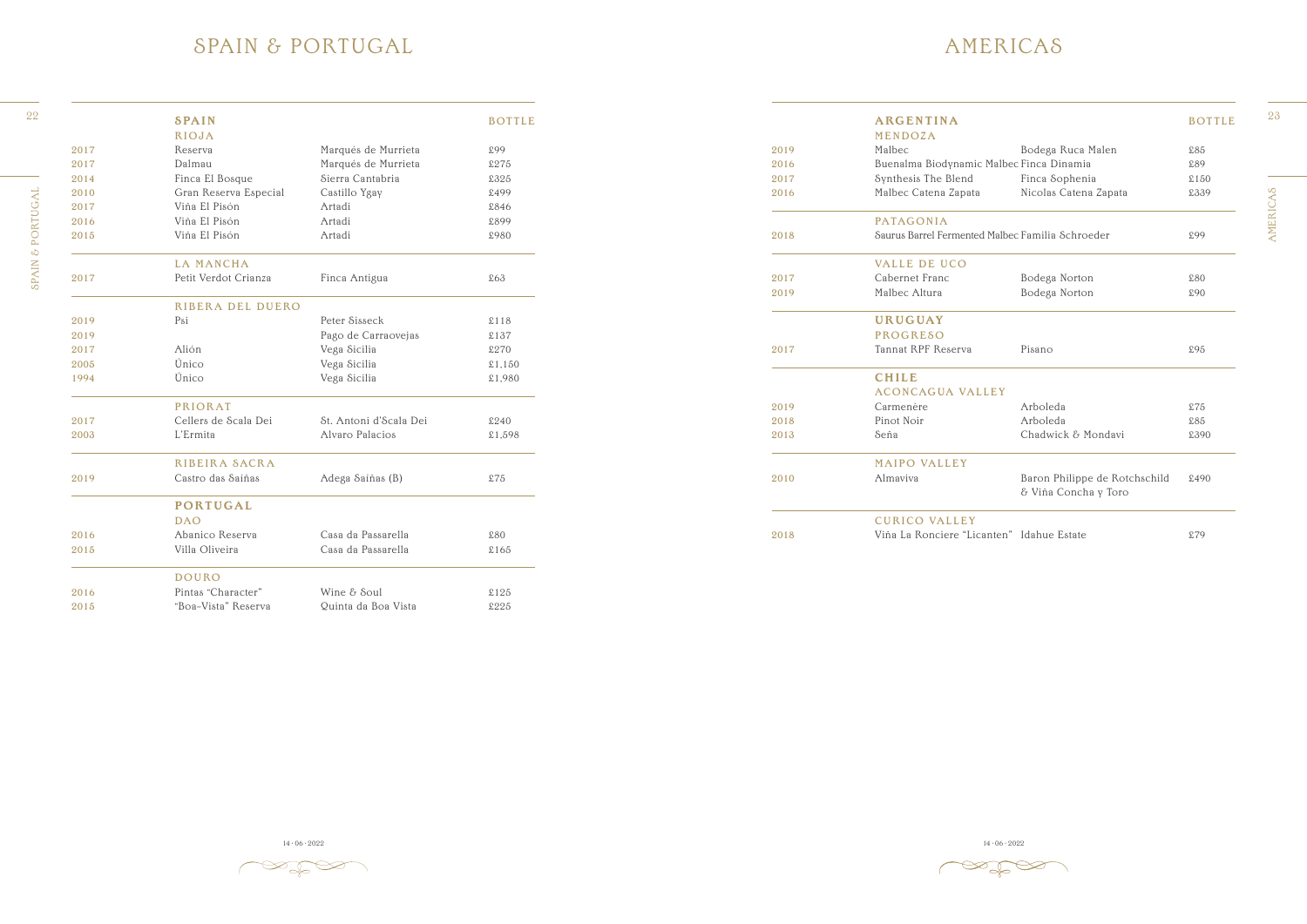AUSTRALIA & NEW ZEALAND AUSTRALIA & NEW ZEALAND



### AUSTRALIA & NEW ZEALAND

|      | <b>SOUTH AUSTRALIA</b>   |                | <b>BOTTLE</b> |
|------|--------------------------|----------------|---------------|
|      | <b>BAROSSA VALLEY</b>    |                |               |
| 2017 | "Double Trouble"         | Barossa Boy    | £80           |
| 2007 | Descendant               | Torbreck       | £320          |
|      | <b>CLARE VALLEY</b>      |                |               |
| 2016 | Shiraz "Oracle"          | Kilikanoon     | \$170         |
| 2001 | Shiraz "Mount Edelstone" | Henschke       | £700          |
|      | <b>VICTORIA</b>          |                |               |
|      | YARRA YARRA              |                |               |
| 2016 | Dry Red N° 1             | Yarra Yerring  | £175          |
|      | <b>NEW SOUTH WALES</b>   |                |               |
|      | <b>HUNTER VALLEY</b>     |                |               |
| 2013 | Shiraz "Graveyard"       | Brokenwood     | £215          |
|      | <b>MULTI REGIONAL</b>    |                |               |
| 1998 | Grange                   | Penfolds       | £1,999        |
| 2015 | <b>Bin 95</b>            | Penfolds       | £1,968        |
| 2014 | <b>Bin 95</b>            | Penfolds       | £1,824        |
|      | <b>NEW ZEALAND</b>       |                |               |
|      | MARTINBOROUGH            |                |               |
| 2016 | Pinot Noir               | Ata Rangi      | £220          |
|      | <b>CENTRAL OTAGO</b>     |                |               |
| 2020 | Pinot Noir               | Mt. Difficulty | £95           |

14 · 06 · 2022 14 · 06 · 2022 14 · 06 · 2022 14 · 06 · 2022 14 · 06 · 2022 14 · 06 · 2022 14 · 06 · 2022 14 · 06 · 2022 14 · 06 · 2022 14 · 06 · 2022 14 · 06 · 2022 14 · 06 · 2022 14 · 06 · 2022 14 · 06 · 2022 14 · 06 · 20

 $\mathbb{Z}$ 

### AMERICAS

|      | <b>CALIFORNIA</b>                             |                              | <b>BOTTLE</b> |      | <b>SOUTH AUSTRALIA</b>   |                | <b>BOTTLE</b> |
|------|-----------------------------------------------|------------------------------|---------------|------|--------------------------|----------------|---------------|
|      | <b>SONOMA COUNTY</b>                          |                              |               |      | <b>BAROSSA VALLEY</b>    |                |               |
| 2019 | Zinfandel                                     | Seghesio                     | £98           | 2017 | "Double Trouble"         | Barossa Boy    | £80           |
| 2016 | Monte Rosso Gnarly Zinfandel Louis M. Martini |                              | £200          | 2007 | Descendant               | Torbreck       | £320          |
| 2016 | Syrah                                         | Morlet Family Vineyards      | £388          |      |                          |                |               |
| 2011 | "Kistler"                                     | Kistler Vineyard             | £695          |      | <b>CLARE VALLEY</b>      |                |               |
| 2012 | La Muse                                       | Verite                       | £1,050        | 2016 | Shiraz "Oracle"          | Kilikanoon     | \$170         |
|      |                                               |                              |               | 2001 | Shiraz "Mount Edelstone" | Henschke       | £700          |
|      | <b>NAPA VALLEY</b>                            |                              |               |      |                          |                |               |
| 2018 | Cabernet Sauvignon                            | Louis M. Martini             | £168          |      | <b>VICTORIA</b>          |                |               |
| 2019 | Abstract                                      | Orin Swift                   | \$170         |      | YARRA YARRA              |                |               |
| 2016 | Syrah "Limited Series"                        | <b>Black Stallion Estate</b> | \$175         | 2016 | Dry Red N° 1             | Yarra Yerring  | \$175         |
| 2018 | Machete                                       | Orin Swift                   | $\pounds185$  |      |                          |                |               |
| 2016 | Cabernet Sauvignon                            | Beaulieu Vineyard            | $\pounds175$  |      | <b>NEW SOUTH WALES</b>   |                |               |
| 2015 | Merlot                                        | Cakebread Cellars            | £250          |      | HUNTER VALLEY            |                |               |
| 2013 | C. Sauvignon Trailside Vin.                   | Heitz Cellars                | £430          | 2013 | Shiraz "Graveyard"       | Brokenwood     | \$215         |
| 2013 | Mascot                                        | Will Harlan                  | £485          |      |                          |                |               |
| 2018 | C. Sauvignon Mercurey Head Orin Swift         |                              | £455          |      | <b>MULTI REGIONAL</b>    |                |               |
| 2014 | C. Sauvignon Lot N° 1                         | Louis M. Martini             | £535          | 1998 | Grange                   | Penfolds       | £1,999        |
| 2013 | Pahlmeyer Proprietary                         | Pahlmeyer                    | £650          | 2015 | <b>Bin 95</b>            | Penfolds       | £1,968        |
| 2006 | The Montelena Estate                          | Château Montelena            | £650          | 2014 | Bin 95                   | Penfolds       | £1,824        |
| 1995 | The Montelena Estate                          | Château Montelena            | £700          |      |                          |                |               |
| 2013 | Cabernet Sauvignon                            | Cardinale                    | £1,050        |      | <b>NEW ZEALAND</b>       |                |               |
| 1990 |                                               | Dunn Vineyards               | £665          |      | MARTINBOROUGH            |                |               |
| 1999 | Insignia                                      | Robert Phelps                | £888          | 2016 | Pinot Noir               | Ata Rangi      | £220          |
| 2008 | Dominus                                       | Dominus Estate               | \$1,129       |      |                          |                |               |
| 1998 | The Maiden                                    | Harlan Estate                | £1,299        |      | <b>CENTRAL OTAGO</b>     |                |               |
| 2014 | Opus One                                      | Rothschild Mondavi           | £1,399        | 2020 | Pinot Noir               | Mt. Difficulty | £95           |
| 1998 |                                               | Screaming Eagle              | £7,995        |      |                          |                |               |
|      | <b>RUSSIAN RIVER VALLEY</b>                   |                              |               |      |                          |                |               |
| 2018 | Pinot Noir                                    | Paul Hobbs                   | £195          |      |                          |                |               |
| 2017 | Pinot Noir                                    | William Selyem               | £359          |      |                          |                |               |
|      | ALEXANDER VALLEY                              |                              |               |      |                          |                |               |
| 2019 | Geyserville                                   | Ridge Vineyards              | $\pounds175$  |      |                          |                |               |
|      | PASO ROBLES                                   |                              |               |      |                          |                |               |
| 2013 | Côte à Côte                                   | L'Aventure                   | £399          |      |                          |                |               |
|      | <b>SANTA CRUZ</b>                             |                              |               |      |                          |                |               |
| 2009 | Monte Bello                                   | Ridge                        | £950          |      |                          |                |               |